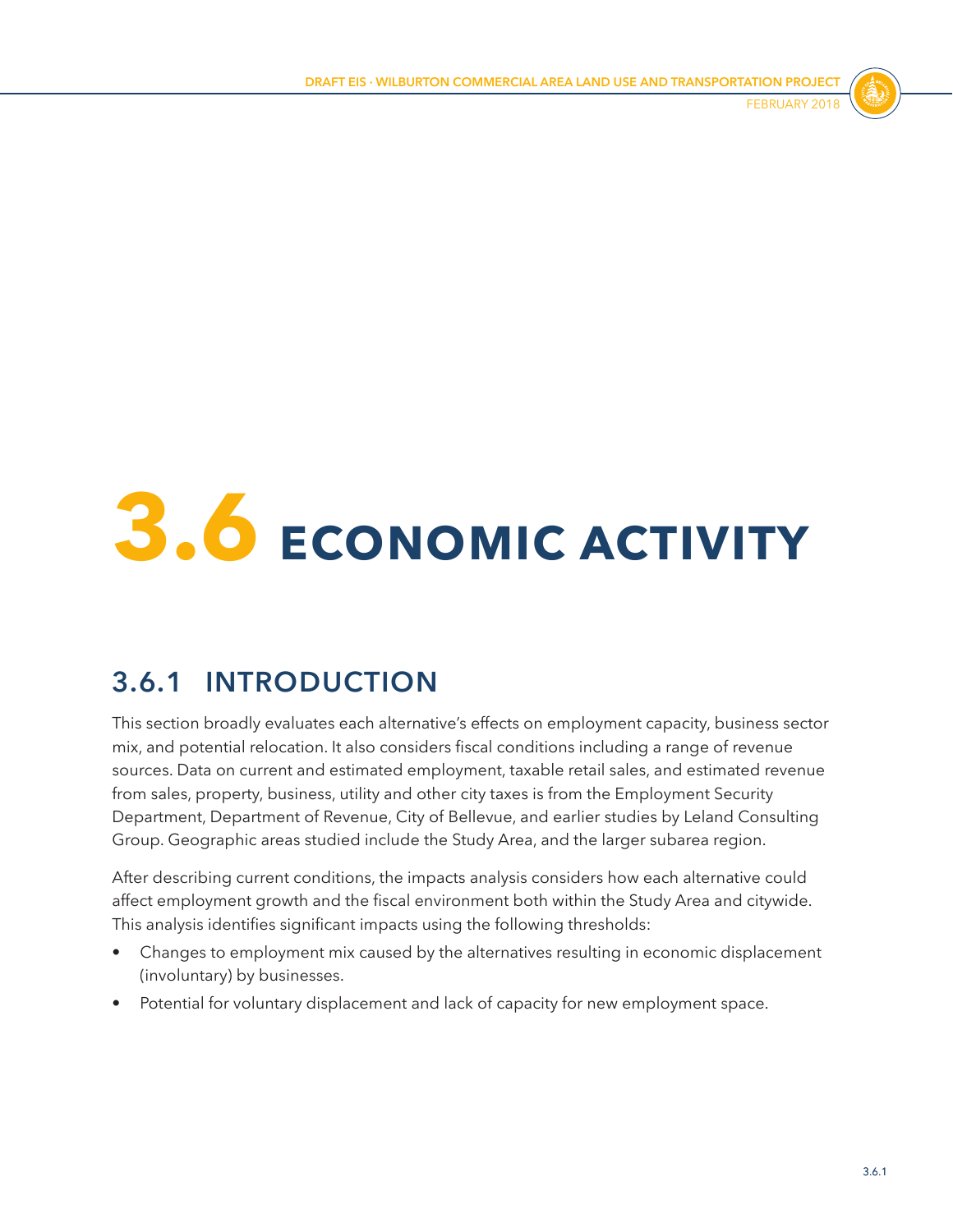

In addition, each alternative is evaluated using performance measures responding to the City Council Guiding Principles, listed in Section 2.3:

- Diversity and number of jobs that support the Economic Development Strategic Plan
- Opportunities to leverage jobs in medical and technology sectors, as well as commercial uses, as part of mixed-use development
- A strengthened and diversified economic base: capacity for job growth by sector, business starts
- Auto sales tax revenue offset by new economic development activity
- Towards a sustainable city: mobility and congestion, workforce housing, natural environment
- Create an opportunity for a district that promotes health and wellness (based on land use case studies)
- Urban amenities measure such as potential future density of stores, parks, etc.

Included in the Mitigation section below are features of the alternatives that can mitigate impacts, other City programs and regulations, and any other ways to address significant employment and fiscal impacts.

# **3.6.2 AFFECTED ENVIRONMENT**

# **EMPLOYMENT**

Currently there are 10,366 jobs in the Study Area, spread across several sectors. Reflecting the presence of the Medical Institution District and retailers, most jobs are in the Health Care and Social Assistance Services and Retail Trade sectors. About 64% or approximately 6,647 jobs today are in the Services sector (this includes Healthcare services and Professional, Scientific, and Technical services) while Retail Trade accounts for 20% or roughly 2,026 jobs. The largest proportion of Services jobs are in Health Care and Social Assistance with relatively fewer in other sub-sectors within the Services sector. This reflects current land use patterns in the Study Area where, apart from several large office buildings in the Medical Institution District in the northwest quadrant, much of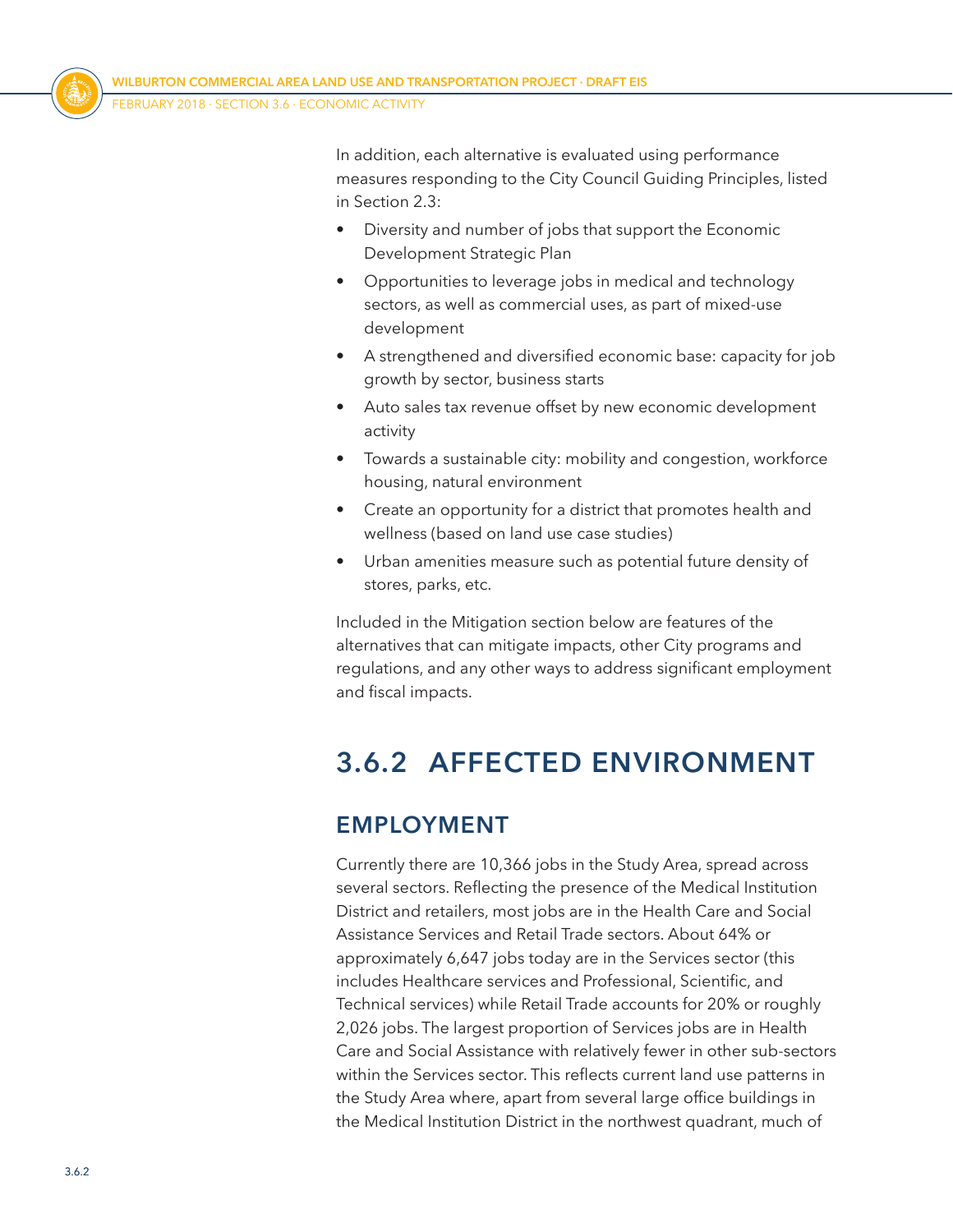<span id="page-2-0"></span>area does not include office development. Where present, office buildings in the southern and eastern parts of the Study Area are relatively small. There are smaller proportions of jobs spread across other sectors such as Construction and FIRE (Finance, Insurance, Real Estate, and Leasing). See [Exhibit 3.6–1](#page-2-0).

| 2-DIGIT<br><b>NAICS</b> | <b>SECTOR</b>                                                                                  | <b>JOBS</b> | % OF<br><b>TOTAL</b><br><b>JOBS</b> | # OF<br><b>WORK-</b><br><b>PLACES</b> |
|-------------------------|------------------------------------------------------------------------------------------------|-------------|-------------------------------------|---------------------------------------|
| 23                      | Construction                                                                                   | 304         | 2.9%                                | 15                                    |
| $31 - 33$               | Manufacturing                                                                                  | 48          | 0.5%                                | 3                                     |
| 42 & 48                 | Wholesale Trade and Transportation and Warehousing                                             | 304         | 2.9%                                | 37                                    |
| 44                      | Retail Trade: Motor Vehicles and Gas, Furniture, Electronics, Building Materials, Food, Health | 1,981       | 19.1%                               | 33                                    |
| 45                      | Retail Trade: Sporting Goods, General Merchandise, Miscellaneous                               | 45          | 0.4%                                | 9                                     |
| 51                      | Information                                                                                    | 141         | 1.4%                                | 7                                     |
| 52                      | Finance and Insurance                                                                          | 355         | 3.4%                                | 30                                    |
| 53                      | Real Estate and Rental and Leasing                                                             | 477         | 4.6%                                | 33                                    |
| 54                      | Professional, Scientific, and Technical Services                                               | 729         | 7.0%                                | 76                                    |
| 55                      | Management of Companies and Enterprises                                                        | 305         | 2.9%                                | 6                                     |
| 56                      | Admin & Support & Waste Mgmt & Remediation Services                                            | 535         | 5.2%                                | 12                                    |
| 61                      | <b>Educational Services</b>                                                                    | 111         | 1.1%                                | 9                                     |
| 62                      | Health Care and Social Assistance                                                              | 4,404       | 42.5%                               | 98                                    |
| 71 & 72                 | Arts, Entertainment, and Recreation; Accommodation and Food Services                           | 358         | 3.5%                                | 20                                    |
| 81                      | Other Services (Except Public Administration)                                                  | 205         | 2.0%                                | 29                                    |
| Gov                     |                                                                                                | 64          | 0.6%                                | 3                                     |
| Total                   |                                                                                                | 10,366      | 100%                                | 420                                   |

#### **Exhibit 3.6–1** Study Area Estimated Employment, 2015

*Source: Employment Security Department compiled by PSRC, 2015; Bellevue, 2017*

# **ECONOMIC DEVELOPMENT PLAN**

Bellevue's Economic Development Plan (2014) identifies goals and strategies that link a strong economy with business opportunities, sustainability, and a high quality of life. The Plan identifies Bellevue's four primary economic clusters:

- Information Technology (IT). This sector has seen considerable growth and shows great potential going forward.
- Business Services. This sector is strong relative to the region.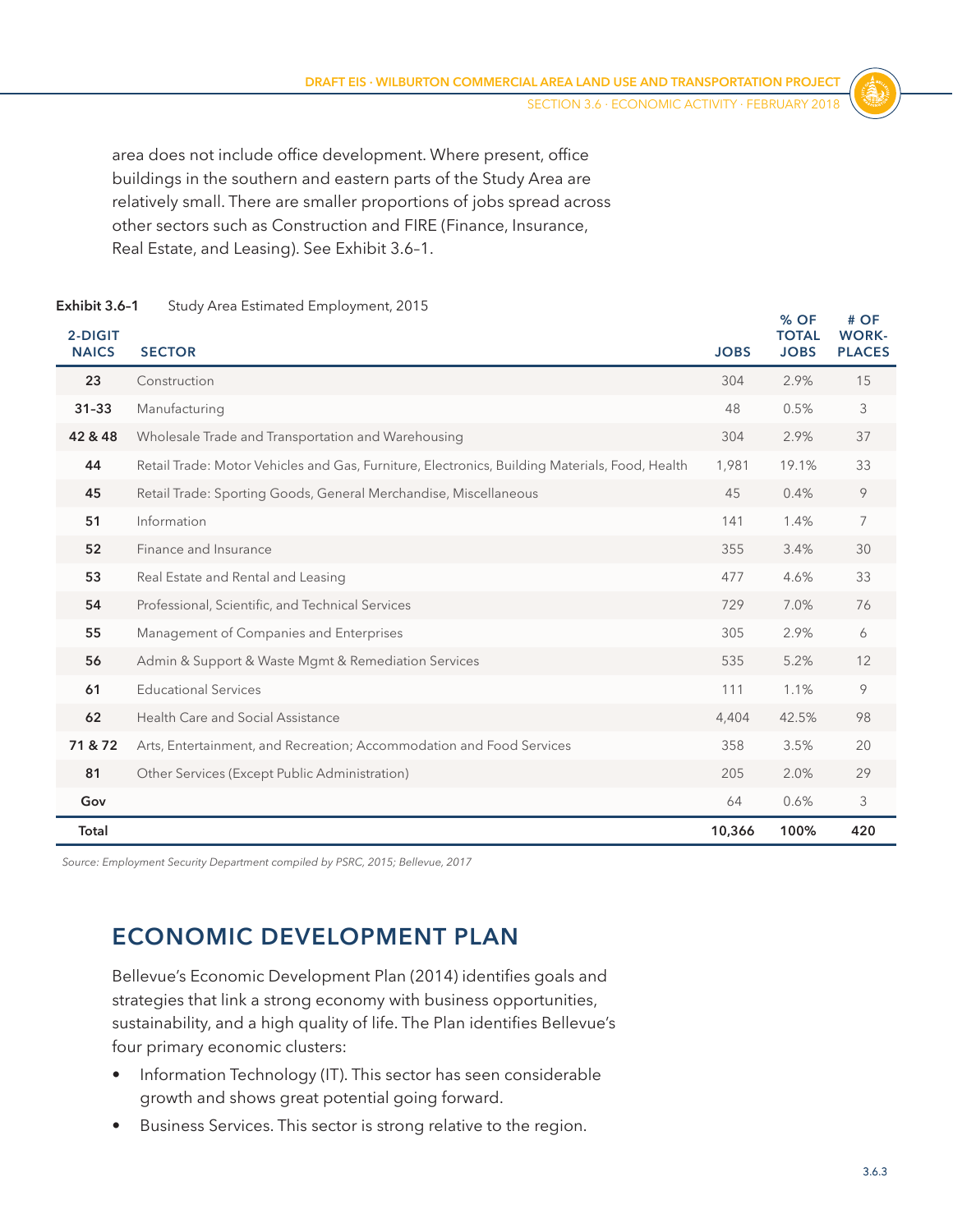

- Retail. This sector is thriving and critical to the city's economy.
- Tourism and Visitors. This sector has both strengths and opportunities for growth.

Recognizing strengths and opportunities, the Economic Development Plan states a vision and strategies:

# **Vision**

Bellevue is a prosperous and vibrant international city with innovative and entrepreneurial businesses and a high quality of life for residents.

# **Strategies**

The overall strategy includes a set of direct strategies that describe specific shorter-term actions to support target portions of the economy as well as a set of longer-term foundational strategies that support the direct strategies and address the broader Bellevue economy. Both sets of strategies are listed below.

Direct Economic Development Strategies

- 1. Cultivate Bellevue's next generation of technology entrepreneurs
- 2. Position Bellevue as a Pacific Rim gateway
- 3. Strengthen Bellevue's tourism and visitors cluster
- 4. Develop a multi-pronged economic development marketing campaign

Foundational Strategies

- A. Take both a local and a regional approach to solving transportation challenges
- B. Provide a business climate and infrastructure that facilitates desirable business investment
- C. Cultivate attractive and diverse business districts
- D. Support the development and attraction of world-class talent
- E. Encourage a variety of housing choices within the city
- F. Continue to make Bellevue a great place to live and visit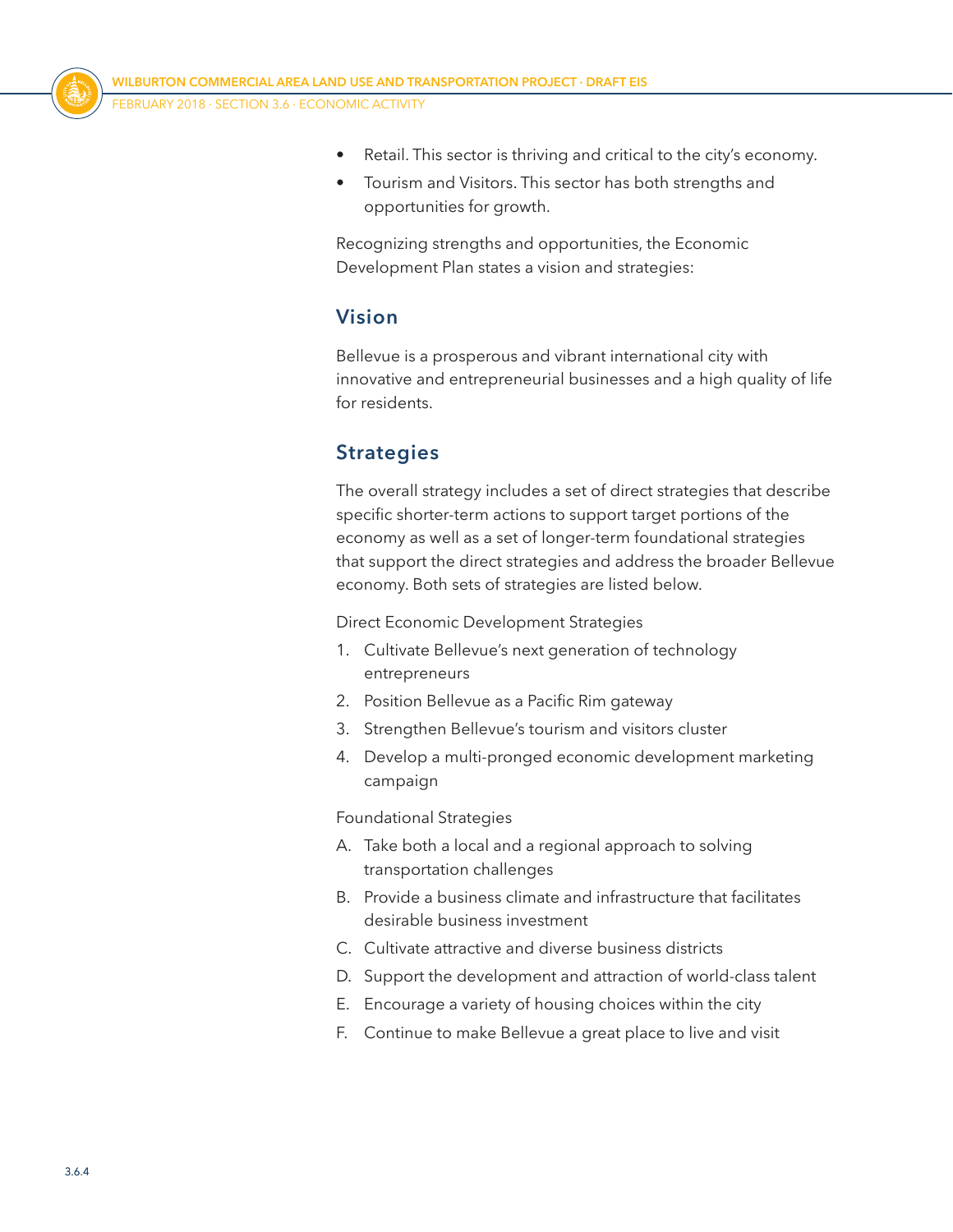# **FISCAL ENVIRONMENT**

## **Revenue Sources**

**Sales Tax.** Sales tax revenues comprise the largest single revenue source for the City's General Fund. Sales tax is generated from taxable sales of goods occurring within the City's boundaries and purchases of goods delivered to addresses within the City, such as from online retailers. Differences in sales tax revenue among the three alternatives will stem from three components:

- One-time and Ongoing Sales Tax on Construction. The initial construction of buildings will generate sales tax for the full cost of supplies, material, and labor.
- Ongoing Sales Tax from Purchases. This depends on the extent of retail space included in the alternatives as well as purchasing behavior by office employers and households located in the Study Area.

**Property Tax.** When new construction is built, the City can add that assessed value (AV) to its tax rolls and collect revenues on it. AV from new construction is the only way for a jurisdiction to increase its property tax revenues by more than one percent per year without increasing its property tax levy. The impact of Alternatives 1 and 2 on property tax collected will therefore be the difference between the AV of the development under the No Action Alternative and the AV of development under Alternatives 1 and 2.

**Business, Utility, and Other City Taxes.** In addition to sales and property taxes, the City collects taxes such as business and occupation taxes, utility taxes, an admission tax, and gambling taxes. [Exhibit 3.6–2](#page-5-0) summarizes 2015 City tax revenue from businesses located within the Study Area, distributed by two-digit NAICS codes.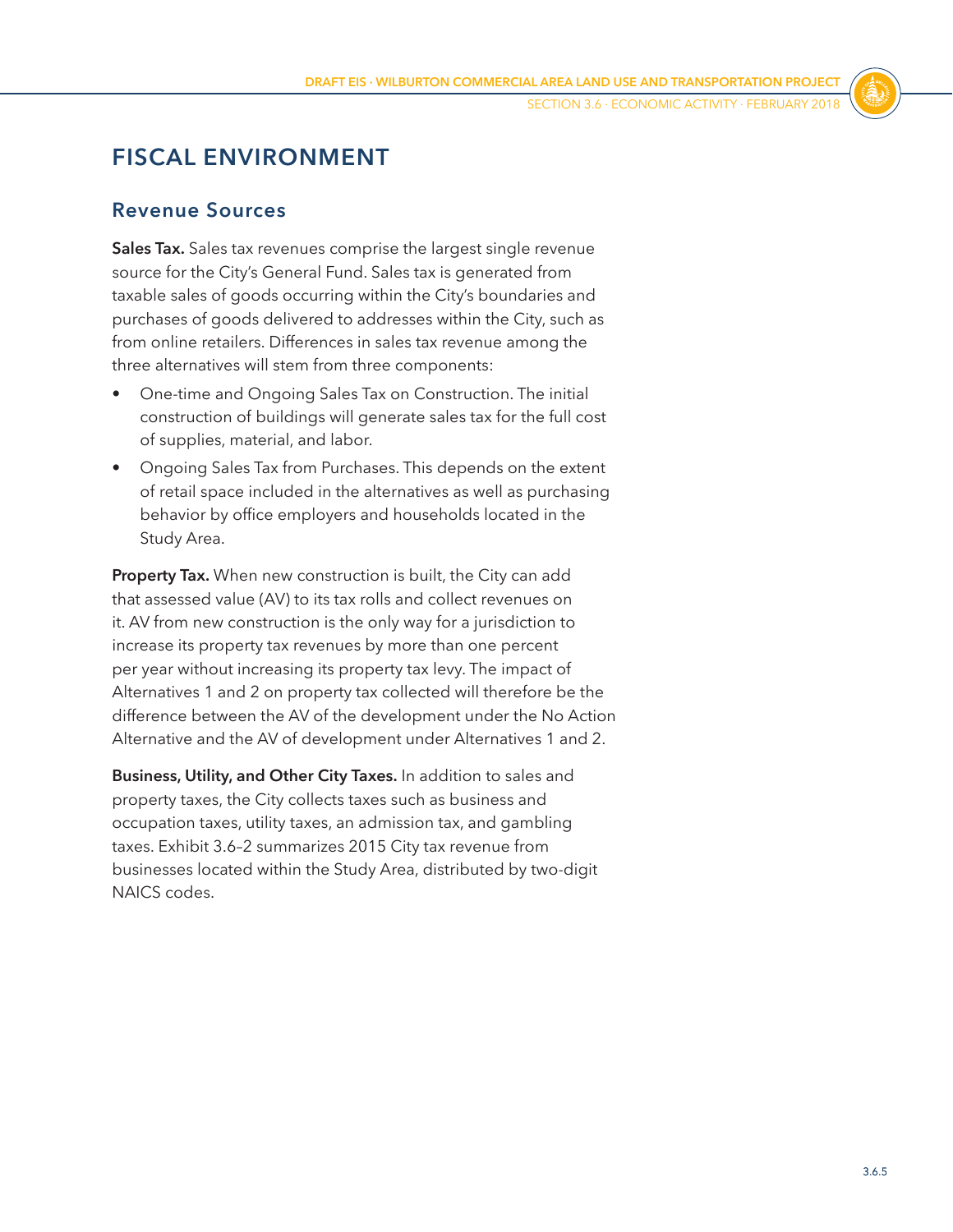| 2-DIGIT<br><b>NAICS</b> | <b>SECTOR</b>                                                                                                                                                        | <b>COUNT</b> | % OF TOTAL<br><b>BUSINESSES</b> | <b>TAX REVENUE</b> | % OF TOTAL<br><b>TAX REVENUE</b> |
|-------------------------|----------------------------------------------------------------------------------------------------------------------------------------------------------------------|--------------|---------------------------------|--------------------|----------------------------------|
| Unk.                    |                                                                                                                                                                      | 6            | 2%                              | \$27,417           | 1%                               |
| 23                      | Construction                                                                                                                                                         | 13           | 3%                              | \$20,454           | 1%                               |
| $31 - 33$               | Manufacturing                                                                                                                                                        | 5            | 1%                              | \$21,116           | 1%                               |
| 42 & 48                 | Wholesale Trade and<br>Transportation and<br>Warehousing                                                                                                             | 29           | 7%                              | \$56,723           | 3%                               |
| 44-45                   | Retail Trade: Motor<br>Vehicles and Gas,<br>Furniture, Electronics,<br>Building Materials, Food,<br>Health, Sporting Goods,<br>General Merchandise,<br>Miscellaneous | 47           | 12%                             | \$1,181,691        | 56%                              |
| 51, 55,<br>& 56         | Information;<br>Management of<br>Companies and<br>Enterprises; Admin &<br>Support & Waste Mgmt &<br><b>Remediation Services</b>                                      | 24           | 6%                              | \$86,707           | 4%                               |
| 52                      | Finance and Insurance                                                                                                                                                | 28           | 7%                              | \$45,075           | 2%                               |
| 53                      | Real Estate and Rental<br>and Leasing                                                                                                                                | 22           | 6%                              | \$50,729           | 2%                               |
| 54                      | Professional, Scientific,<br>and Technical Services                                                                                                                  | 62           | 16%                             | \$110,915          | 5%                               |
| 61                      | <b>Educational Services</b>                                                                                                                                          | $\,8\,$      | 2%                              | \$6,433            | 0%                               |
| 62                      | Health Care and Social<br>Assistance                                                                                                                                 | 109          | 28%                             | \$385,137          | 18%                              |
| 71 & 72                 | Arts, Entertainment,<br>and Recreation;<br>Accommodation and<br>Food Services                                                                                        | 21           | 5%                              | \$75,539           | 4%                               |
| 81                      | Other Services (Except<br>Public Administration)                                                                                                                     | 17           | 4%                              | \$24,371           | 1%                               |
| Total                   |                                                                                                                                                                      | 391          |                                 | \$2,092,306        |                                  |

<span id="page-5-0"></span>

| Exhibit 3.6-2 | City of Bellevue Tax Revenue for Study Area Businesses by Two-Digit NAICS Code, 2015 |  |  |  |
|---------------|--------------------------------------------------------------------------------------|--|--|--|
|---------------|--------------------------------------------------------------------------------------|--|--|--|

*Source: City of Bellevue Finance Department 2015 These data summarize employment from PSRC's point-level workplace employment dataset, the best available public source for employment data. PSRC's employment summaries are derived from the Quarterly Census of Employment and Wages (QCEW), administrative records employers report, by law, to the Washington State Employment Security Department (ESD). To provide more accurate workplace reporting, PSRC gathers supplemental data from the Boeing Company, the Office of Washington Superintendent of Public Instruction (OSPI), and governmental units throughout the central Puget Sound region.*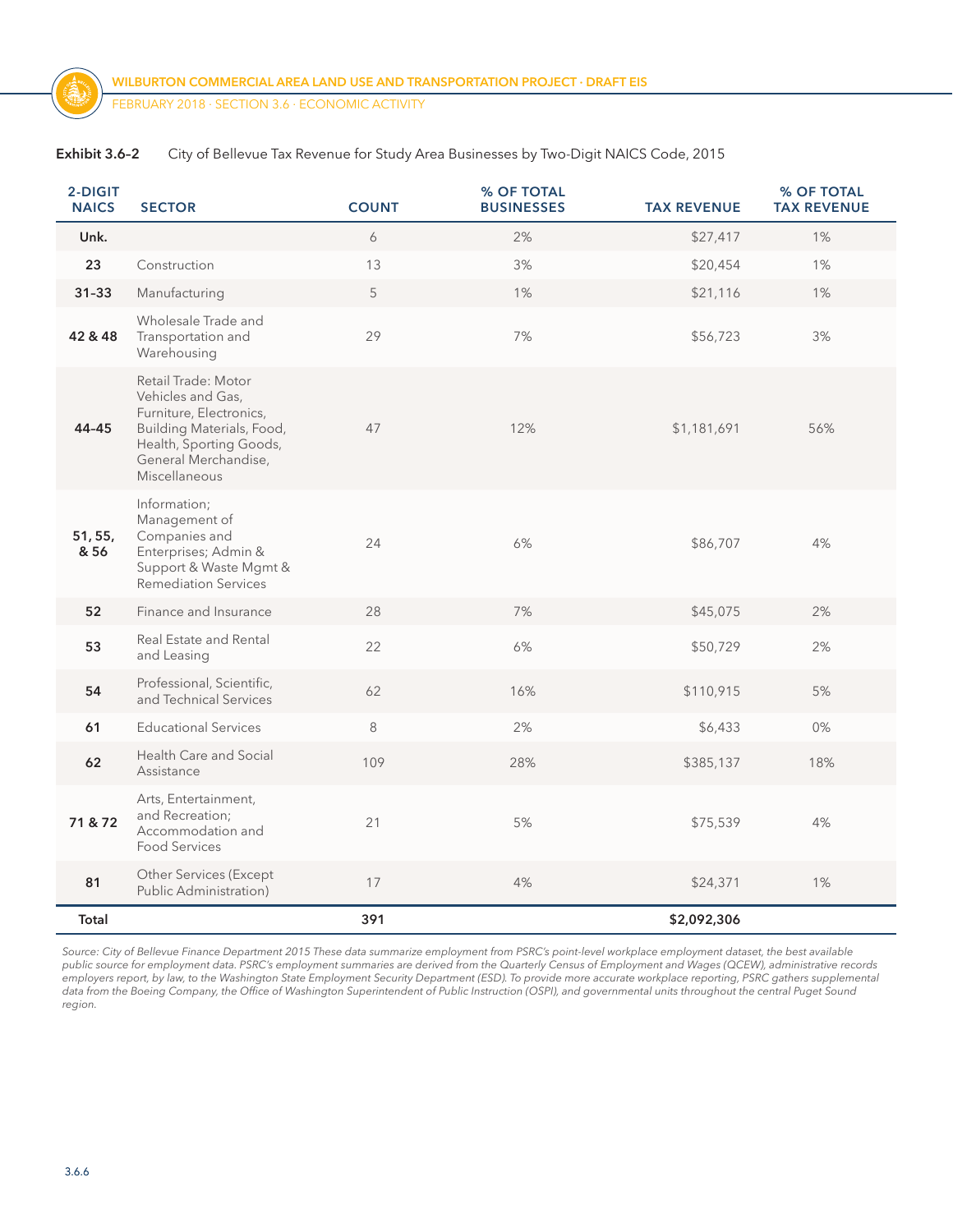# **Costs**

Impacts to the City's operating costs will be driven by how alternatives would change demand for City-provided public services. Please see the Public Services and Utilities section of this EIS for a more detailed discussion. Public services that are more variable due to direct service needs include law enforcement, fire protection and emergency medical services, and parks. Some public services with heavily fixed components, such as utility infrastructure, may be less affected by the differences in service demand among the three alternatives, but would require completion of planned infrastructure investments, and some aspects of demand would need to be addressed during individual permit reviews to achieve the greater intensity proposed with Alternatives 1 and 2, such as fire flow.

# **3.6.3 IMPACTS**

# **IMPACTS COMMON TO ALL ALTERNATIVES**

# **Short-Term Impacts**

Short-term economic impacts would be driven by one-time or temporary revenues related to construction as well as incremental job growth as the area develops. Short-term, one-time sales tax revenue related to construction will be present across all alternatives; however Alternative 2 could generate the highest construction spending (and sales tax revenue from construction) due to having more building space to construct compared to Alternative 1 and the No Action Alternative. These one-time or temporary revenues are further analyzed below and compared in [Exhibit 3.6–4](#page-12-0) illustrating how construction under each alternative may translate into construction-related sales tax revenues to the City.

# **Long-Term Impacts**

#### **Economic Impacts**

The economic impacts of implementing the alternatives would be driven by the major changes in land use patterns from the existing conditions. Under the No Action Alternative there could be up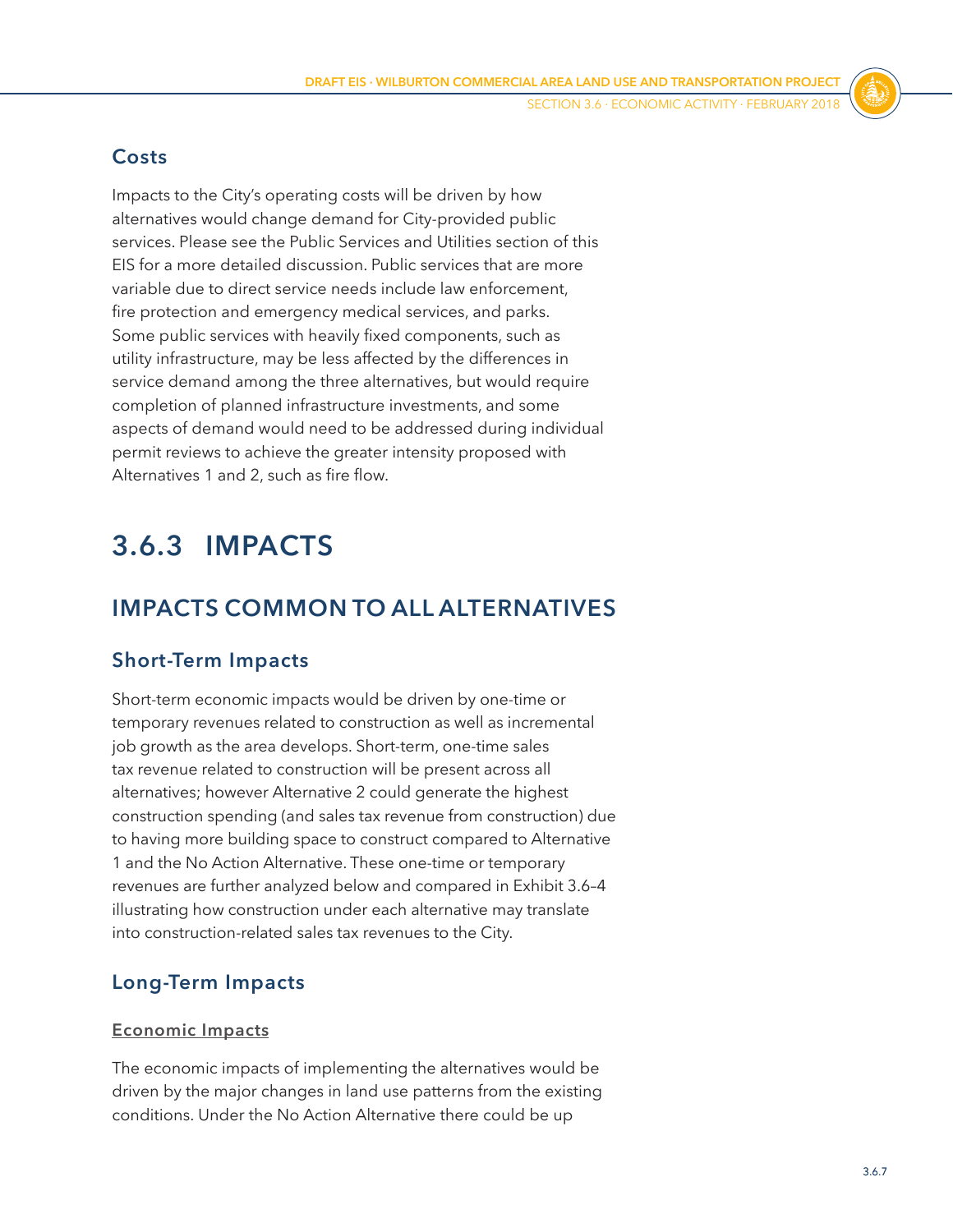to 335 housing units and over four million square feet of total development. Under Alternative 1 there could be up to 3,946 total housing units and over 13 million square feet of total development, while under Alternative 2 there could be a total of 5,246 housing units and over 16 million square feet of development. Maximum building heights are proposed to increase from a range of about 20 to 75 feet (with heights up to 150 feet in the Medical Institution District) under existing conditions and the No Action Alternative to a range of about 35 to 250 feet under Alternative 1, and 120 to 250 feet under Alternative 2.

This analysis broadly reviews impacts of the alternatives on the employment mix and potential for economic development, as well broad fiscal impacts, based on publicly available data sources.

#### **Impacts On Employment Growth**

While the Study Area's employment is anticipated to grow under all alternatives, the job mix would vary under each alternative due to the different zoning and land use policies contemplated. Under the No Action Alternative, potential job growth in the Study Area would likely mirror existing employment clusters, with growth primarily in office and retail sector jobs. Alternatives 1 and 2 could change the job mix: the addition of commercial office development to medical office space could create the potential for a more diverse set of service sector employers to locate in the Study Area.

Based on building square feet per employee ratios provided by the City of Bellevue and industry averages, jobs in the Study Area are expected to increase under all alternatives. The No Action Alternative could result in up to 1,780 new jobs, Alternative 1 could result in up to 17,541 new jobs and Alternative 2 could result in up to 23,726 new jobs. The largest additions in jobs are in office employment. The No Action Alternative could add up to 1,371 office jobs, Alternative 1 could add as many as 14,101 office jobs, and Alternative 2 could add as many as 19,074 office jobs in the Study Area. The No Action Alternative could add up to 378 retail jobs to the Study Area, while Alternative 1 could add 1,603 and Alternative 2 could add 2,168 retail jobs. Potential employment growth in hotel jobs is relatively lower across all alternatives. Industrial jobs could increase modestly under the No Action Alternative, while no industrial employment is expected under Alternatives 1 and 2. See [Exhibit 3.6–3](#page-8-0).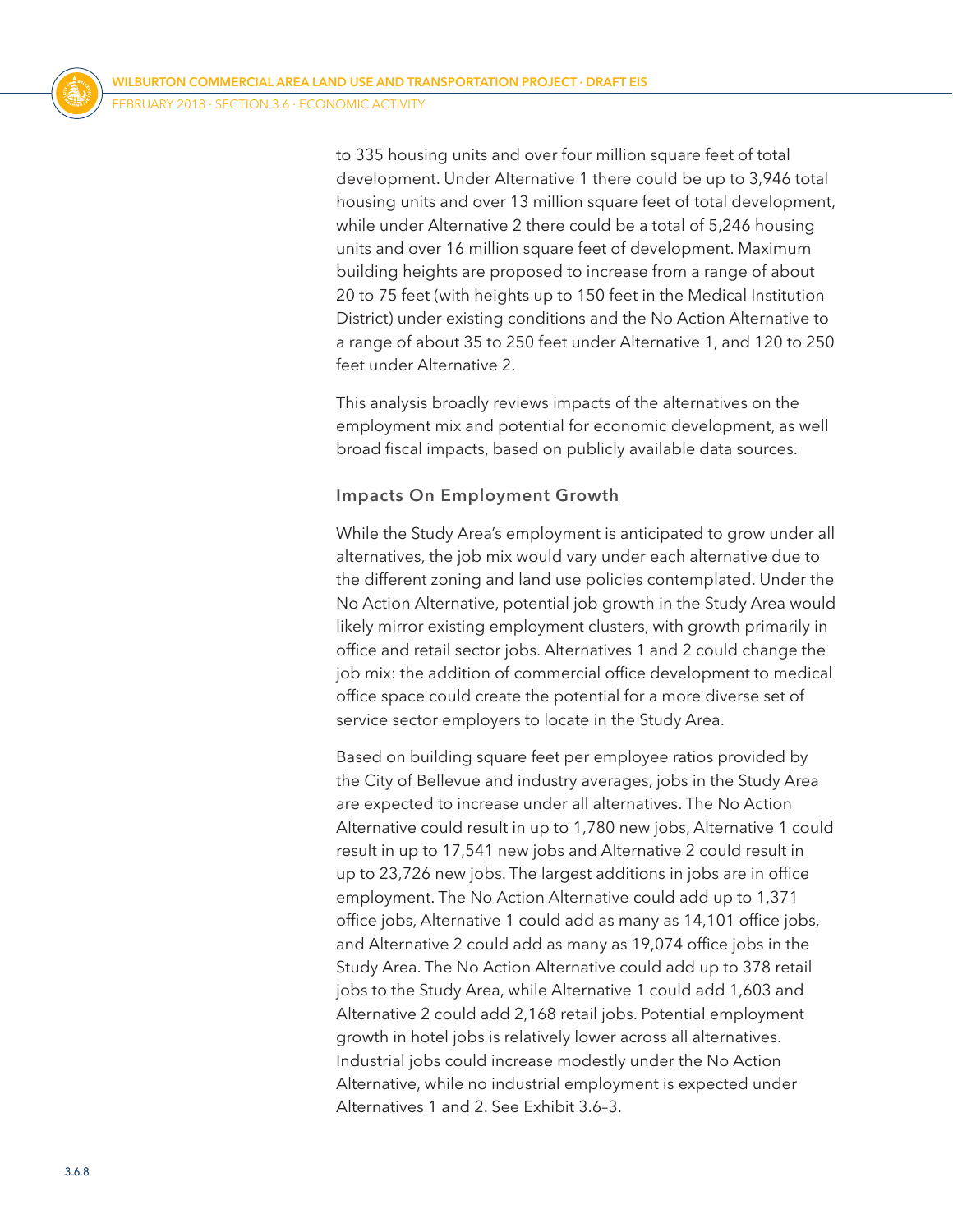SECTION 3.6 ⋅ Economic Activity ⋅ FEBRUARY 2018

|                                | <b>EXISTING</b>    | SF/        | <b>NO ACTION ALT.</b> |                | <b>ALTERNATIVE 1</b> |           | <b>ALTERNATIVE</b> |           |
|--------------------------------|--------------------|------------|-----------------------|----------------|----------------------|-----------|--------------------|-----------|
| <b>LAND USE TYPE</b>           | <b>DEVELOPMENT</b> | <b>JOB</b> | Sq. Feet              | Jobs           | Sq. Feet             | Jobs      | Sq. Feet           | Jobs      |
| Housing                        | 250,000            | <b>NA</b>  | 85,440                | <b>NA</b>      | 3,548,600            | <b>NA</b> | 4,800,000          | <b>NA</b> |
| Office                         | 980,000            | 270        | 370,299               | 1,371          | 3,807,400            | 14,101    | 5,150,000          | 19,074    |
| Retail/Commercial              | 955,000            | 333        | 126,010               | 378            | 533,800              | 1,603     | 722,000            | 2,168     |
| Hotel                          | 250,000            | 1,500      | 42,904                | 29             | 720,900              | 481       | 975,000            | 650       |
| Medical (Institutional/Office) | 1,140,000          | 600        | see office            |                | 813,300              | 1,356     | 1,100,000          | 1,833     |
| Industrial                     | 30,000             | 600        | 983                   | $\overline{2}$ | $\theta$             | $\Omega$  | $\overline{0}$     | $\circ$   |
| Subtotal 2035 Net Jobs         |                    |            |                       | 1,780          |                      | 17,541    |                    | 23,726    |
| Existing Jobs (ESD, PSRC)      | 3,605,000          |            |                       | 10,366         |                      | 10,366    |                    | 10,366    |
| Total 2035 Jobs                |                    |            |                       | 12,146         |                      | 27,907    |                    | 34,092    |

<span id="page-8-0"></span>**Exhibit 3.6–3** Estimated Potential Employment in the Study Area, 2035

*Source: Leland Consulting Group, 2017; King County, 2014; BERK, 2017*

As future development occurs, some businesses may be displaced through redevelopment or priced out as land prices and rents increase. These could include single-purpose low-intensity uses, small-scale retailers, and auto dealerships. Future development is expected to focus on parcels likely to redevelop (see Exhibit 3.5–9, Exhibit 3.5–10, and Exhibit 3.5–12), which includes several auto dealerships. Given their large parcel sizes, freeway exposure, location between Downtown and BelRed, and proximity to planned light rail, auto-dealership sites have high long-term redevelopment potential, and market factors may cause these sites to redevelop regardless of any changes to land use.

Overall, potential displacement of some businesses (including but not limited to auto dealerships), could occur under all alternatives, but may be lower in the No Action Alternative. Increases in development space under Alternatives 1 and 2 may be sufficient to accommodate any businesses that may be displaced, since most current businesses are generally of the type that can be accommodated in mixed-use environments. Increasingly, this is the case for auto dealerships as well. Although most auto dealerships across the county occupy low-slung buildings surrounded by large surface lots of parking, some dealerships have changed their form to a higher-intensity, urban format as suburban commercial areas redevelop into urban, mixed-use environments. Urban-format dealerships have become part of mixed-use development by storing their cars in a parking garage and occupying storefronts along with other non-auto retailers.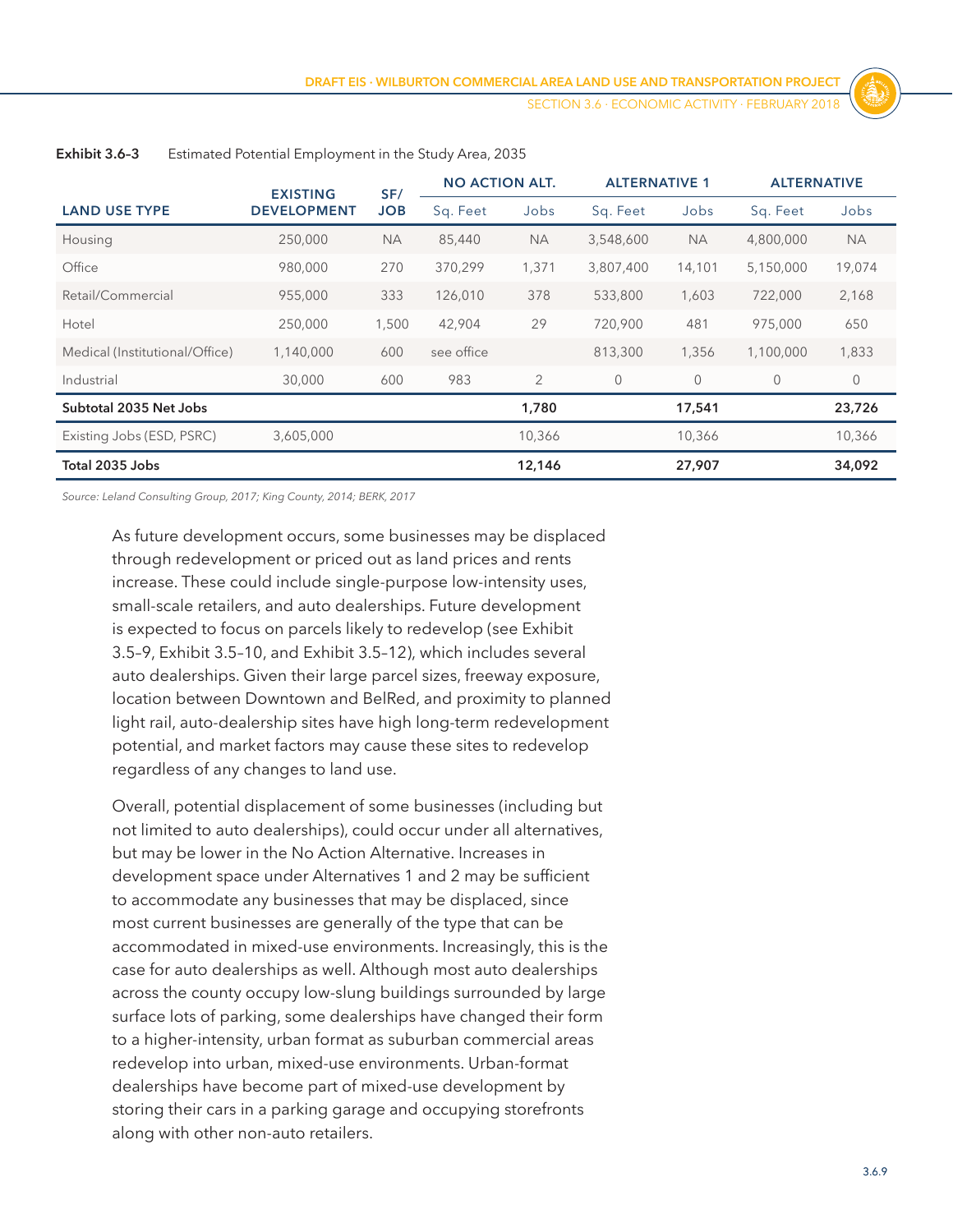#### **Impacts on Economic Development Strategy**

On a citywide basis, it is helpful to understand how this job growth aligns with Bellevue's Economic Development Strategy. Increasing the office and retail space in the Study Area provides the built infrastructure necessary for job growth and new business starts. This infrastructure can support jobs in established clusters (Information Technology, Healthcare) as well emerging clusters and sub-sectors. This aligns with the City's goal of a strengthened and diversified economic base.

In addition, increased residential capacity could improve the vitality of commercial areas and attract diverse retail sectors. Implementing development under Alternatives 1 and 2 would add capacity for up to 3,611 and 4,911 multifamily housing units respectively, compared to the No Action Alternative. For many commercial and retail neighborhoods, dense residential development is a key component of success, providing a customer base for restaurants and retailers.

#### **Impacts On Spending**

Sales tax revenue is projected to be 26% of the General Fund for the City of Bellevue's 2017-18 budget. (City of Bellevue, 2017) Employees and residents both generate taxable retail sales, but they have different spending profiles. This section outlines the drivers and differences in spending patterns between the two groups. The Fiscal Impact section below focuses further on quantifying these differences.

#### *How does commercial development generate spending?*

**Employee Spending.** Office workers generate taxable retail sales near their office site through the purchase of goods and services. One of the primary purchases is food and coffee during the workday, but employees also generate retail spending nearby before and after work, and by conducting personal online shopping that is shipped to their office, most of which is taxable.

A 2012 study by the International Council of Shopping Centers (ICSC) found that the average weekly amount spent on all goods and services by an office worker near the person's office building was approximately \$102 per worker per week. This includes spending on food, retail, and services, and was found to be higher in dense urban areas where more offerings were available near the office.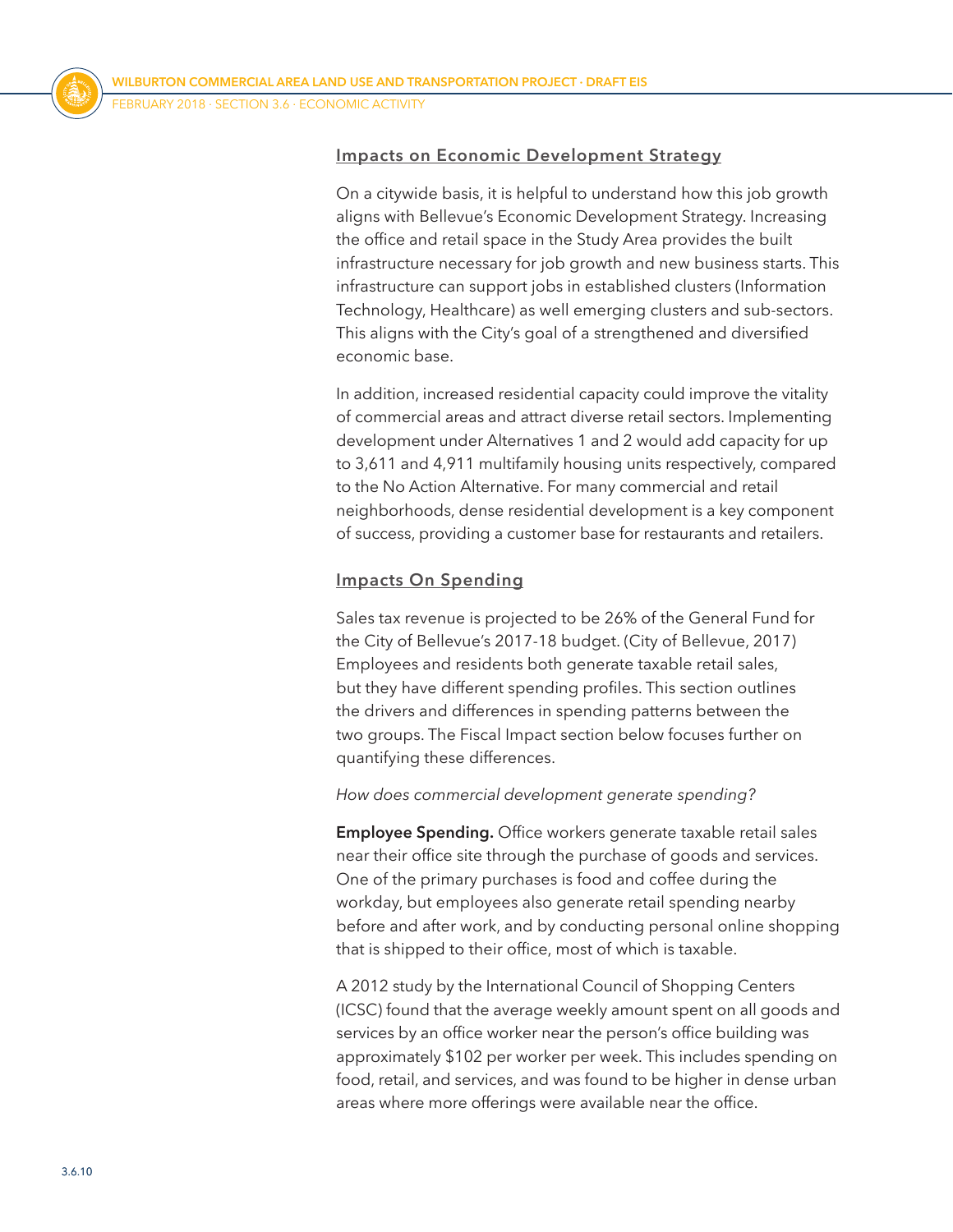**Purchase of Consumables.** Companies also act as consumers themselves by purchasing office supplies and equipment, such as paper, pens, and computers, that are subject to retail sales tax. Many offices purchase these supplies online and have them delivered to the office site, which would source the sale within the City of Bellevue's tax area.

**Purchase of Taxable Services.** Companies also purchase many taxable services to support business operations. Services such as networked telephones, catering, and equipment are all taxable to the site of the business purchasing the service.

**Leasing Tangible Property.** While not all leases are subject to sales tax, such as leasing the office space itself, leased items such as copy machines/printers and vehicles used by the company generate sales tax revenue for the City.

**Tenant Improvements.** While both residential and commercial development generate sales tax on the initial building construction, commercial development tends to generate more construction sales tax over time due to ongoing and/or periodic tenant improvements. The level of tenant improvement spending will depend on the types of companies that lease space and the rate of tenant turnover.

#### *How does residential development generate spending?*

**Household Purchases.** Residents generate taxable sales through purchase of items for the household, such as consumables, appliances, and décor, and through purchases for people in the household, such as clothing or electronics. Given Bellevue's ample retail offerings and the rise of online shopping that charges sales tax based on delivery addresses, it is likely that a substantial share of the retail sales generated by residents of the Study Area would be captured within the City of Bellevue.

**Recreational Spending.** Residents also spend on recreational activities and personal services, such as a night of bowling, a gym membership, or eating out at restaurants and bars. Creating a walkable community with both residences and retail makes consumers more likely to recreate and spend near home.

**Leased Vehicles.** Many people lease instead of purchase a vehicle for personal use. Sales tax is charged on a leased vehicle based on the primary residence of the lessee, and therefore each Study Area resident who leases a vehicle would generate tax revenue to the City of Bellevue.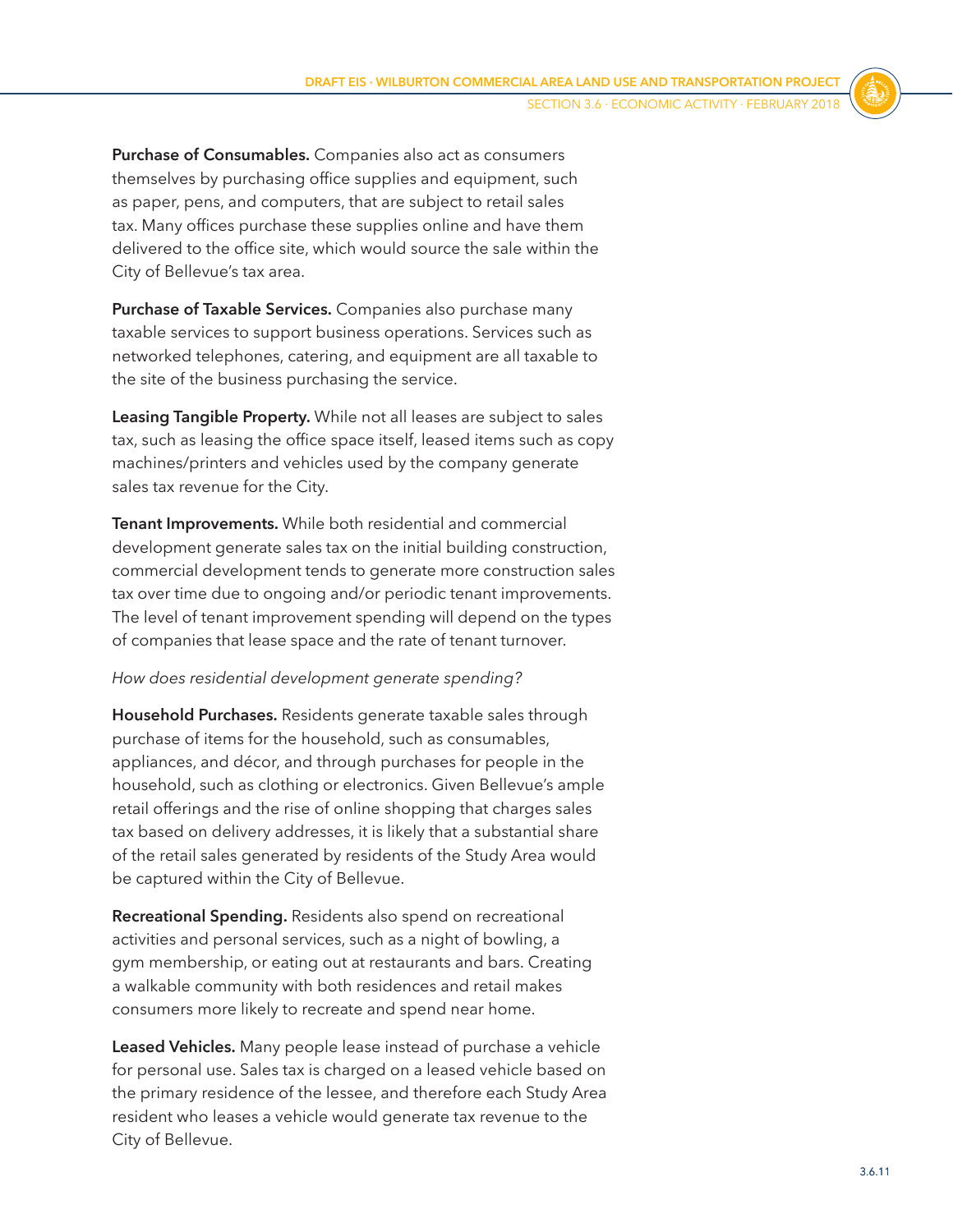# **Fiscal Impacts**

This section broadly discusses how changes to land use in the Study Area would impact the City's operating revenues, mainly sales and property taxes. Changes to operating revenues will depend on how different development types drive General Fund tax revenues. This analysis is broken down between impacts from on-site activity, such as sales at retail locations, and off-site impacts, such as spending by Study Area residents throughout the city.

Detailed estimates of changes to operating costs, driven by how development will impact the City's public services such as law enforcement, fire protection and emergency medical services, and parks, are not part of the scope of this discussion.

#### **Fiscal Impacts of On-site Activity**

To understand the directionality and magnitude of the fiscal impacts of Alternatives 1 and 2 on operating revenues, this section describes the impacts from on-site activity on the City's primary General Fund tax revenues under all alternatives. Revenues that constitute a minor portion of the City's budget or that would not be impacted by zoning changes are not discussed. Tax revenues discussed are sales tax, property tax, and other taxes.

#### *Sales Tax*

As described above, sales tax revenue is the single biggest revenue source for the City's General Fund, comprising an expected 26% of revenue in the 2017-18 biennium. (City of Bellevue, 2017) Sales tax is a volatile revenue stream that can vary based on the economic climate. During the 2007 boom, sales tax in Bellevue grew by 16.6 percent, driven mostly by construction. During the 2009 recession, it fell by 15.2 percent. Sales tax revenue is generated from taxable sales of goods occurring within the city's boundaries, expenditures by households and businesses (including purchases of goods delivered to addresses within the city, such as from online retailers), and development activity. Differences in sales tax revenue between the No Action Alternative and the Alternatives 1 and 2 will stem from three components: one-time and ongoing sales tax on construction (discussed together below), and ongoing sales tax from purchases.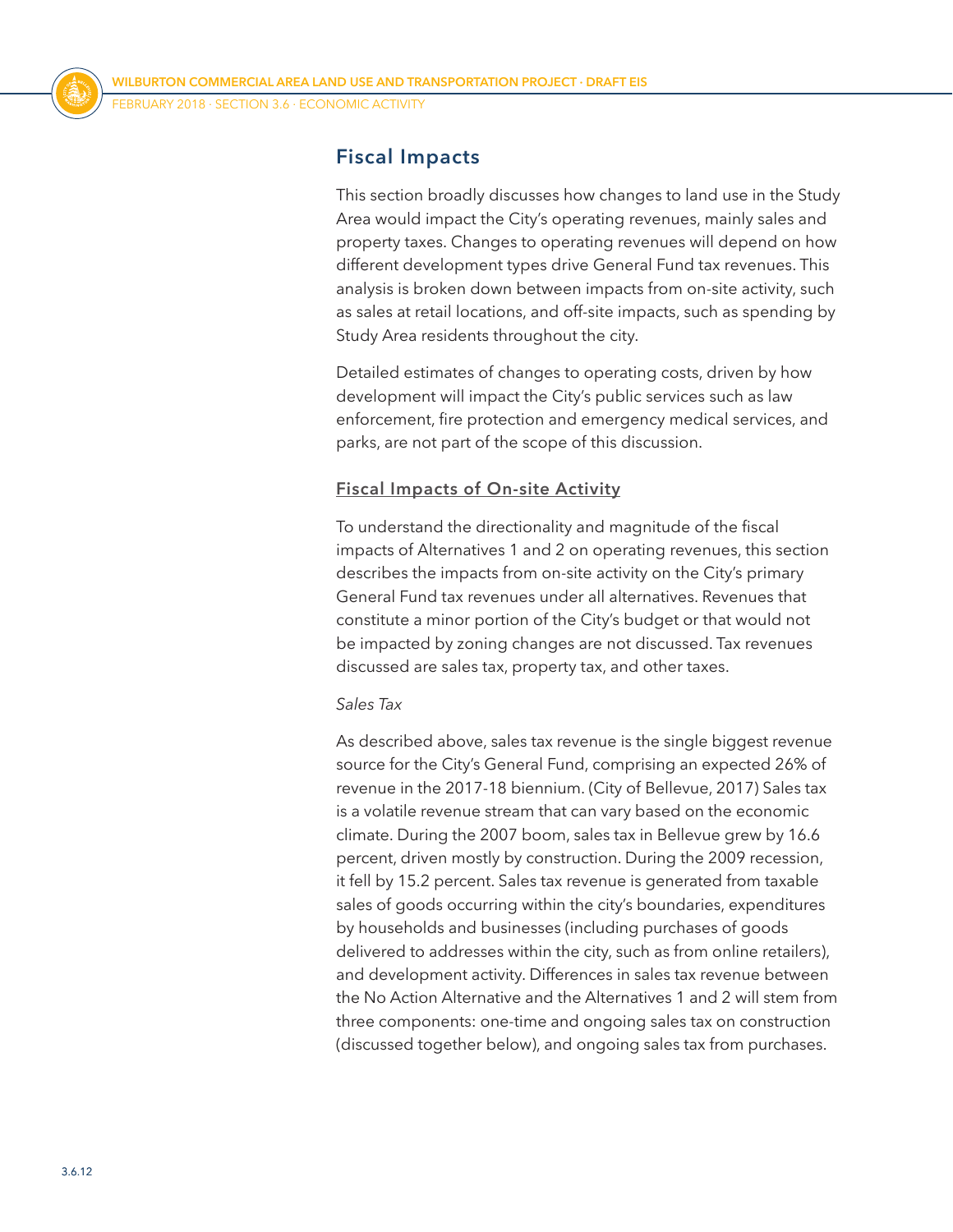**One-time and Ongoing Construction Expenditures.** Development comprises a historically large proportion of Bellevue's sales tax collections. The initial construction of the development will generate sales tax for the full cost of supplies, material, and labor used in construction. Rider Levett Bucknall's (RLB) Second Quarter 2017 Quarterly Construction Cost Report provides the average cost of construction in the Seattle metro area for office, retail, and residential construction and allows us to estimate the range of impacts for the different alternatives.

RLB states the average cost of building prime office space is \$200 to \$250 per square foot; the cost of building multifamily is \$150 to \$250 per square foot; the cost of building hotel is \$220 to \$235 per square foot; and the cost of building retail is \$135 to \$305 per square foot. Using the midpoint point of these ranges, [Exhibit 3.6–4](#page-12-0) shows how construction under each alternative may translate into construction-related sales tax revenues to the City.

#### <span id="page-12-0"></span>**Exhibit 3.6-4** Estimated Sales Tax Revenues from Construction

|                              | <b>PRIME OFFICE</b> | <b>MULTIFAMILY</b> | <b>RETAIL CENTER</b> | <b>HOTEL</b>  | <b>TOTAL</b>    |
|------------------------------|---------------------|--------------------|----------------------|---------------|-----------------|
| Cost per SF                  | \$225               | \$200              | \$220                | \$228         |                 |
| <b>No Action Alternative</b> |                     |                    |                      |               |                 |
| <b>SF</b>                    | \$370,299           | \$85,440           | \$126,010            | \$42,904      | \$624,653       |
| Cost                         | \$83,317,237        | \$17,088,000       | \$27,722,187         | \$9,782,075   | \$137,909,499   |
| Sales Tax                    | \$6,373,769         | \$1,307,232        | \$2,120,747          | \$748,329     | \$10,550,077    |
| <b>Alternative 1</b>         |                     |                    |                      |               |                 |
| <b>SF</b>                    | \$4,620,700         | \$3,548,600        | \$533,800            | \$720,900     | \$9,424,000     |
| Cost                         | \$1,039,657,500     | \$709,720,000      | \$117,436,000        | \$164,365,200 | \$2,031,178,700 |
| Sales Tax                    | \$79,533,799        | \$54,293,580       | \$8,983,854          | \$12,573,938  | \$155,385,171   |
| <b>Alternative 2</b>         |                     |                    |                      |               |                 |
| <b>SF</b>                    | \$6,250,000         | \$4,800,000        | \$722,000            | \$975,000     | \$12,747,000    |
| Cost                         | \$1,406,250,000     | \$960,000,000      | \$158,840,000        | \$222,300,000 | \$2,747,390,000 |
| Sales Tax                    | \$107,578,125       | \$73,440,000       | \$12,151,260         | \$17,005,950  | \$210,175,335   |

*Note: Estimated Sales Tax assumes 90% of construction cost is taxable.*

*Source: City of Bellevue, 2017; Rider Levett Bucknall, 2017; BERK, 2017*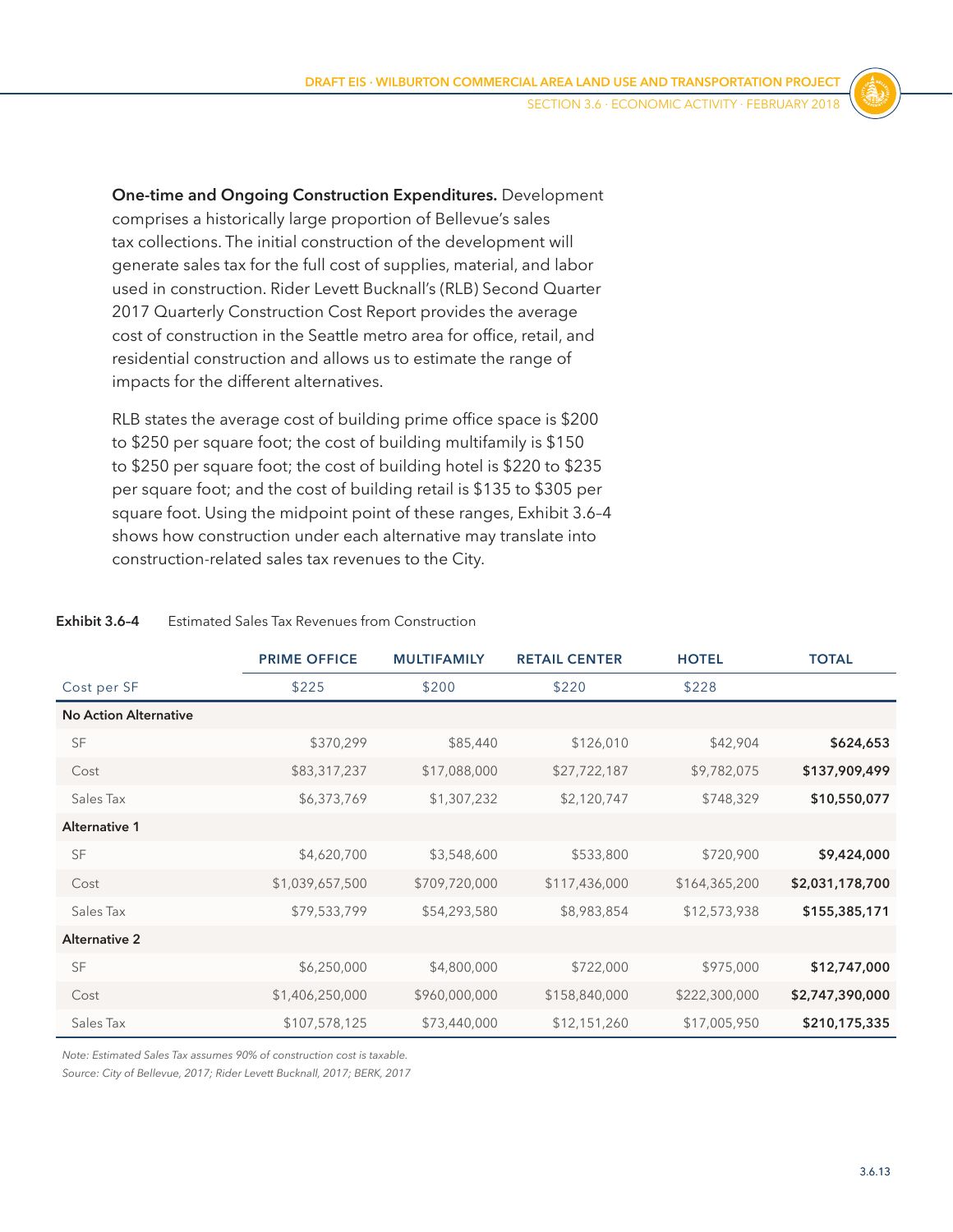The range of construction costs for each development type are wide and therefore final construction estimates could vary significantly from the above; nevertheless, using the midpoint results shows the difference in relative construction costs under the three alternatives.

- Alternative 2 would likely generate the highest construction spending and the highest resulting sales tax revenue due to having more building space to construct compared to Alternative 1. In addition, construction costs could increase as the greater density allowed under Alternative 2 could shift the type of material from wood frame to the relatively more expensive steel/concrete construction.
- Alternative 1 would likely generate less potential sales tax revenue than Alternative 2 due to construction of less building space, but far more than the No Action Alternative, which has the least projected new building space.

The above table shows the potential sales tax impacts from new construction, but ongoing sales tax from construction will be generated by improvements and renovations as well. Office space can have ongoing and periodic tenant improvements when leases change hands. Residential uses would likely generate less in terms of ongoing construction activity, as it is limited to unit by unit improvements such as investments in new carpeting, bathroom or kitchen remodels, and other smaller-scale contracting activities.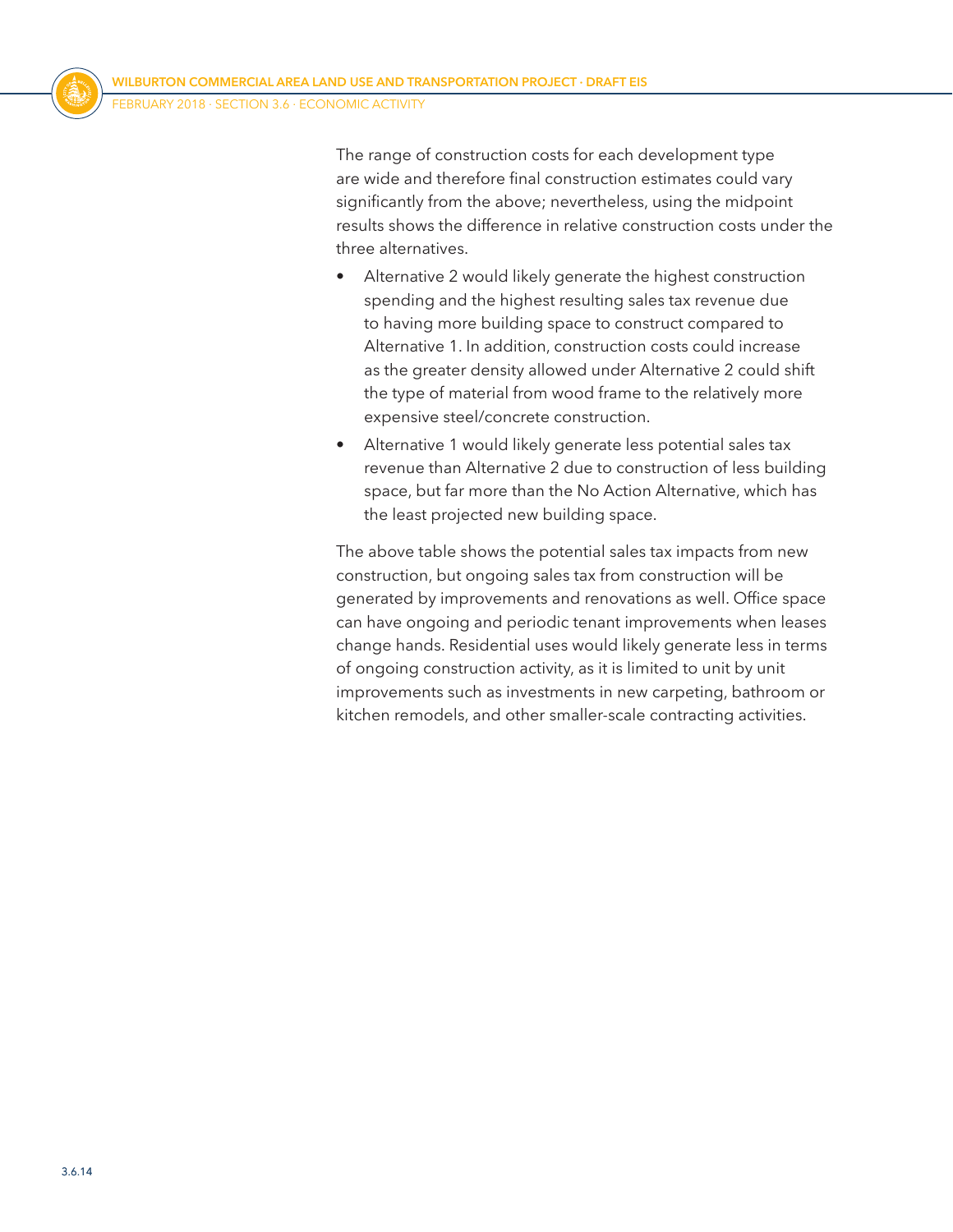**Ongoing Sales Tax from Retail Purchases.** This section analyzes current and projected future sales tax revenue from retail purchases in the Study Area.

• Current Retail Sales: Per Department of Revenue (DOR) data, Taxable Retail Sales (TRS) in the Study Area are concentrated in the Retail Trade category (~63%). Based on DOR data, current TRS per square foot of retail space in the Study Area is \$513, a relatively high number, likely because of the presence of several auto dealerships. See [Exhibit 3.6–5.](#page-14-0)

| <b>NAICS</b> | <b>SECTOR</b>                                       | % OF<br><b>TOTAL</b> | <b>ESTIMATED TAXABLE</b><br><b>RETAIL SALES</b> |
|--------------|-----------------------------------------------------|----------------------|-------------------------------------------------|
| 23           | Construction                                        | 26.3%                | \$205,740,000                                   |
| $31 - 33$    | Manufacturing                                       | 0.4%                 | \$2,750,000                                     |
| 42           | Wholesale Trade                                     | 0.7%                 | \$5,130,000                                     |
| 44-45        | Retail Trade                                        | 62.5%                | \$489,490,000                                   |
| 48-49        | Transportation and Warehousing                      | 0.0%                 | \$10,000                                        |
| 51           | Information                                         | 0.5%                 | \$3,750,000                                     |
| 52           | Finance and Insurance                               | 0.1%                 | \$560,000                                       |
| 53           | Real Estate and Rental and Leasing                  | 0.4%                 | \$3,300,000                                     |
| 54           | Professional, Scientific, and Technical Services    | 0.4%                 | \$2,760,000                                     |
| 55           | Management of Companies and Enterprises             | 0.0%                 | \$0                                             |
| 56           | Admin & Support & Waste Mgmt & Remediation Services | 0.2%                 | \$1,260,000                                     |
| 61           | <b>Educational Services</b>                         | 0.0%                 | \$320,000                                       |
| 62           | Health Care and Social Assistance                   | 1.4%                 | \$10,650,000                                    |
| 71           | Arts, Entertainment, and Recreation                 | 0.0%                 | \$140,000                                       |
| 72           | Accommodation and Food Services                     | 5.2%                 | \$40,760,000                                    |
| 81           | Other Services (except Public Administration)       | 1.4%                 | \$10,980,000                                    |
| 92           | <b>Public Administration</b>                        | 0.7%                 | \$5,690,000                                     |
| Total        |                                                     | 100%                 | \$783,290,000                                   |

#### <span id="page-14-0"></span>**Exhibit 3.6–5** Taxable Retail Sales by Sector in the Study Area, 2015

*Source: Washington Department of Revenue, 2015; BERK, 2017*

• Potential Future Retail Sales Tax Revenue: Typically, sales tax revenues scale with retail square footage. Compared to existing conditions, the No Action Alternative is estimated to result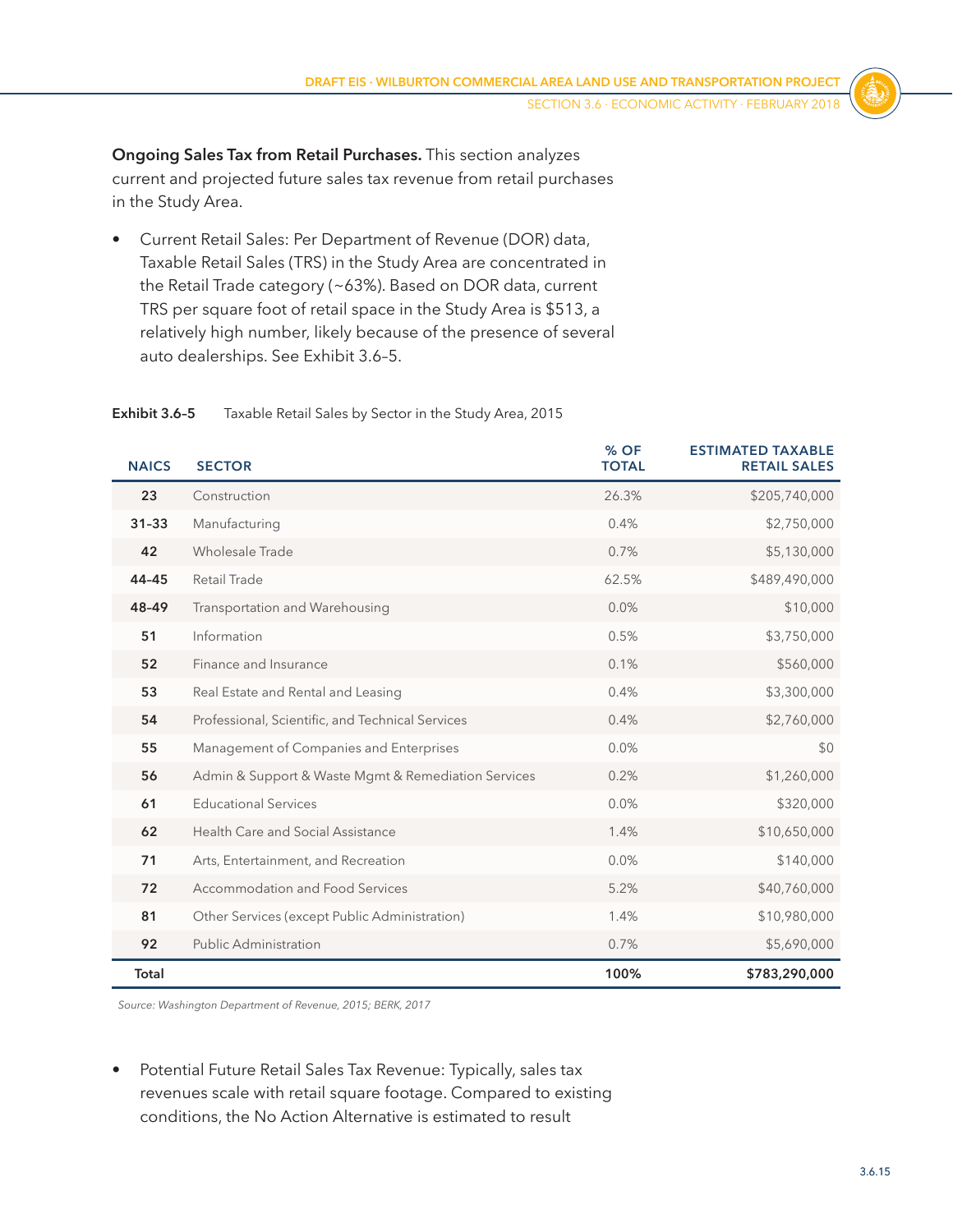in approximately 126,010 more square feet of retail space, Alternative 1 approximately 533,800 more square feet of retail, and Alternative 2 approximately 722,000 more square feet of retail space. Since Alternative 1 could result in about 324% more retail space in the Study Area and Alternative 2 could result in 473% more retail space compared to the No Action Alternative, it is likely that sales tax revenue in the Study Area may be approximately 324% more under Alternative 1 and 473% more under Alternative 2, compared to the No Action Alternative.

These may only be a revenue gain to the City in the extent to which the additional retail space is not accompanied by loss of retail elsewhere in the city. Leland Consulting Group's Wilburton Area Market Analysis (March 2017) looked at the anticipated demand for retail in a larger area including the City of Bellevue and those portions of Redmond and Kirkland south of Redmond Way/Central Way. The market area is an analytic concept used for market analyses; it is the larger context area from which a majority (70 to 80 percent) of demand for real estate is expected to originate—for example, residents' demand for retail goods and services supplied in the Study Area. It is also the primary area in which other districts or projects may compete with Wilburton.

Per the Leland report, a growing population base, as well as a growing base of employees throughout the market area in the next decade will likely create new demand for 4,400,000 square feet of retail throughout the market area. The analysis also projects that the Study Area may capture between 416,000 to 722,000 square feet of retail space over the next 20 years.

Per the report, by year ten, new retail space in the Study Area could generate between \$240 to \$500 of retail sales per square foot based on the type of retail.

» Using the lower point of this projection, Alternative 1 with 533,800 square feet of retail space could generate about \$128,112,000 in taxable retail sales for the City per year. This translates to about \$10,889,520 in annual sales tax revenue, an increase of \$5,394,857 over the No Action Alternative.<sup>1</sup>

*<sup>1</sup> Assuming current TRS per square feet of retail space of \$513 for the No Action.*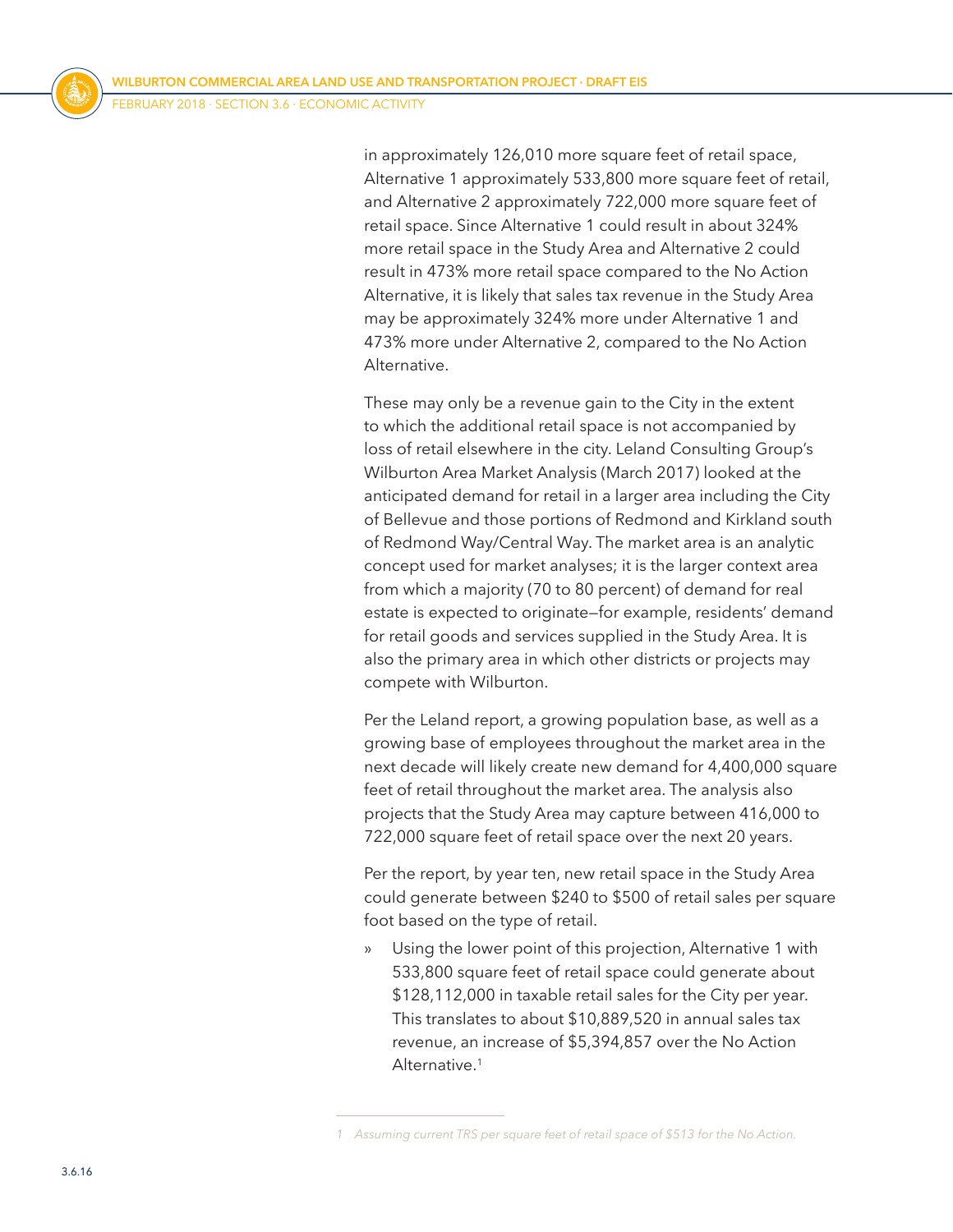» Alternative 2, with 722,000 of retail square feet, may generate \$173,280,000 in taxable retail sales, which could generate about \$14,728,800 in annual tax revenue, an increase of \$9,234,137 over the No Action Alternative.

Based on the Leland report's low range estimate (which does not include automotive sales) the significant increase in retail space in Alternatives 1 and 2 has the potential to partially offset loss in auto sales tax revenue. Additionally, retail auto sales could be incentivized to reconfigure into a more urban and compact form, compared to their current surface lot configuration.

**Differences in Taxable Retail Sales Generated by Office and Residential Properties.** Beyond retail space, the No Action Alternative could add approximately 370,299 square feet of office space and approximately 89 multifamily housing units over existing conditions. Alternative 1 could add 3,807,400 square feet of office and 3,700 housing units and Alternative 2 could add 5,150,000 square feet of office and 5,000 multifamily housing units.

The Economic Impacts section above laid out the different ways that office and residential development affect spending. Alternatives 1 and 2 could both result in more spending in the Study Area compared to the No Action Alternative, which may create far fewer new jobs (1,689 versus 17,736 for Alternative 1 and 23,990 for Alternative 1). The extent of sales tax generated depends on the types of companies that lease the new office space. Companies that purchase a high level of supplies, such as paper or computers, or lease multiple vehicles for their fleet will generate more sales tax than a company with negligible need for physical operations support, such as a call center.

#### *Property Tax*

Property tax is another important revenue source for the City. For the 2017-18 biennium, property tax revenues were 18 percent of General Fund revenues. (City of Bellevue, 2017)

When a new building is constructed, the City can add that assessed value (AV) to its tax rolls and collect revenues on it. In this way, AV from new construction is the only way for a jurisdiction to increase its property tax revenues by more than one percent per year without increasing its property tax levy. The impact of the Alternatives 1 and 2 on property tax collected will therefore be the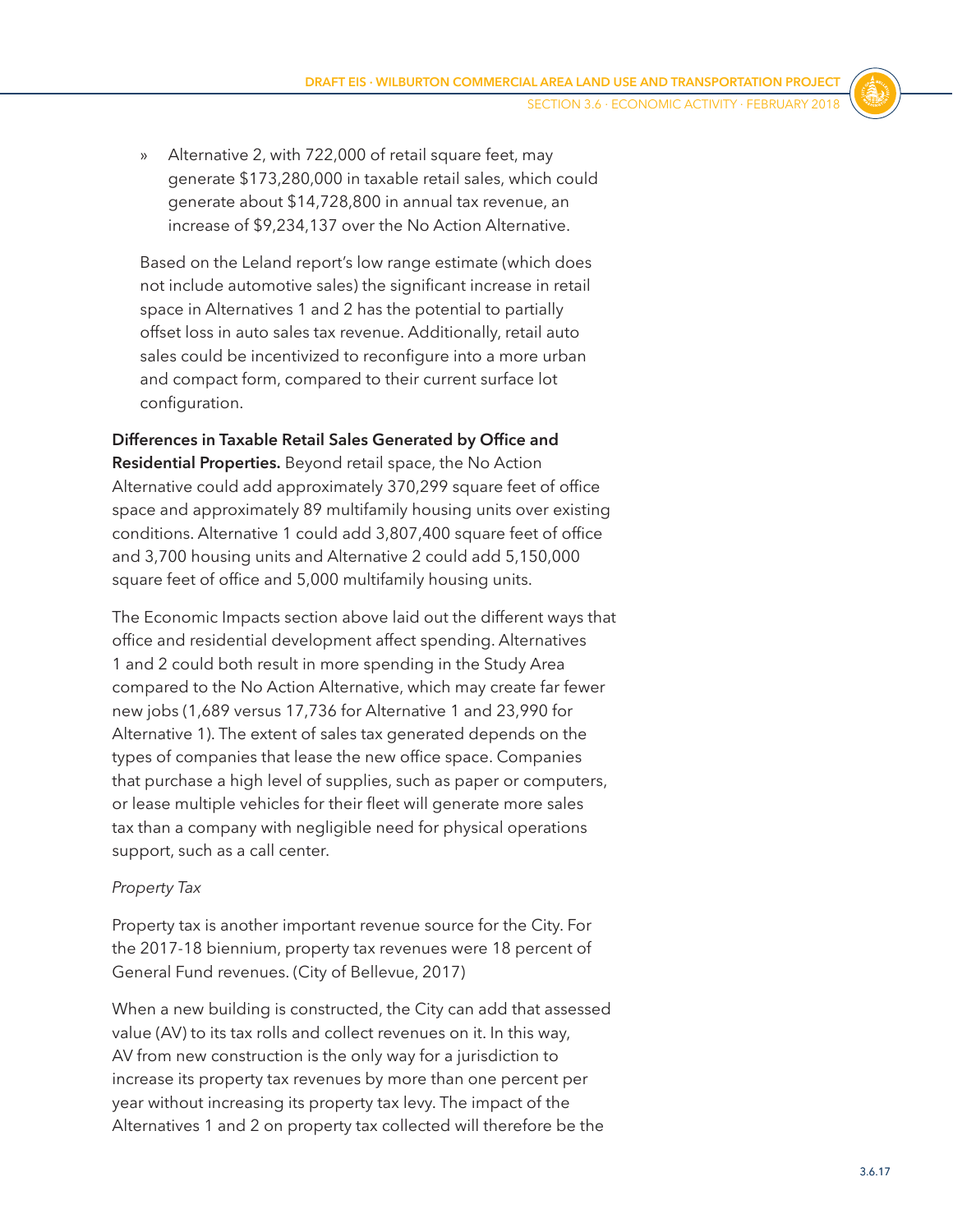difference between the AV of the development under the No Action Alternative and under Alternatives 1 and 2.

Assessed value depends on both the assessed value of land, and on improvements (buildings). Broadly speaking, assessed land values in King County are generated based on a complex valuation model that takes into account land sales of properties with the same zoning or with similar development potential. The model also uses location influence and lot size as an indicator for setting land values, and makes some adjustments based on individual site variations. Based on the King County Assessor's Commercial Revalue 2017 Assessment report of the area, typical land values (as price per square feet of land area) are higher for mixed-use zoning categories relative to single-purpose zoning categories. For example, for Downtown Bellevue, typical land values for singlepurpose office uses range from \$70-\$115 and single-purpose multifamily residential uses are in the \$50 range. Typical land values for mixed-use zoned land is in the \$150-\$335 range.

Zoning and development potential under the No Action Alternative will remain similar to the existing condition, with similar assessed land values. These range from:

- \$35-\$80 for BR-CR
- \$40-\$90 for BR-GC and GC
- \$70-\$90 for BR-MO-1
- \$45-\$85 for CB
- \$70-\$80 for MI
- \$45-\$85 for O, OLB and PO
- \$30-\$35 for R-20 and \$35-\$40 for R-30

Under the No Action Alternative there is likely to be some redevelopment near the light rail station, but concentrated, transitoriented, mixed-use development is not anticipated. Based on this, typical land values for parcels likely to redevelop may remain in the \$40-\$90 range (BR-GC and GC zones).

Alternative 1 assumes a significant change in land use patterns. Based on the potential for redevelopable land, Alternative 1 assumes new growth of about 9.4 million square feet of new development and a buildout total of 13.1 million square feet of development within the 2035 planning horizon. Office space may comprise about half of the projected total development, with about 30% of the office development associated with the Medical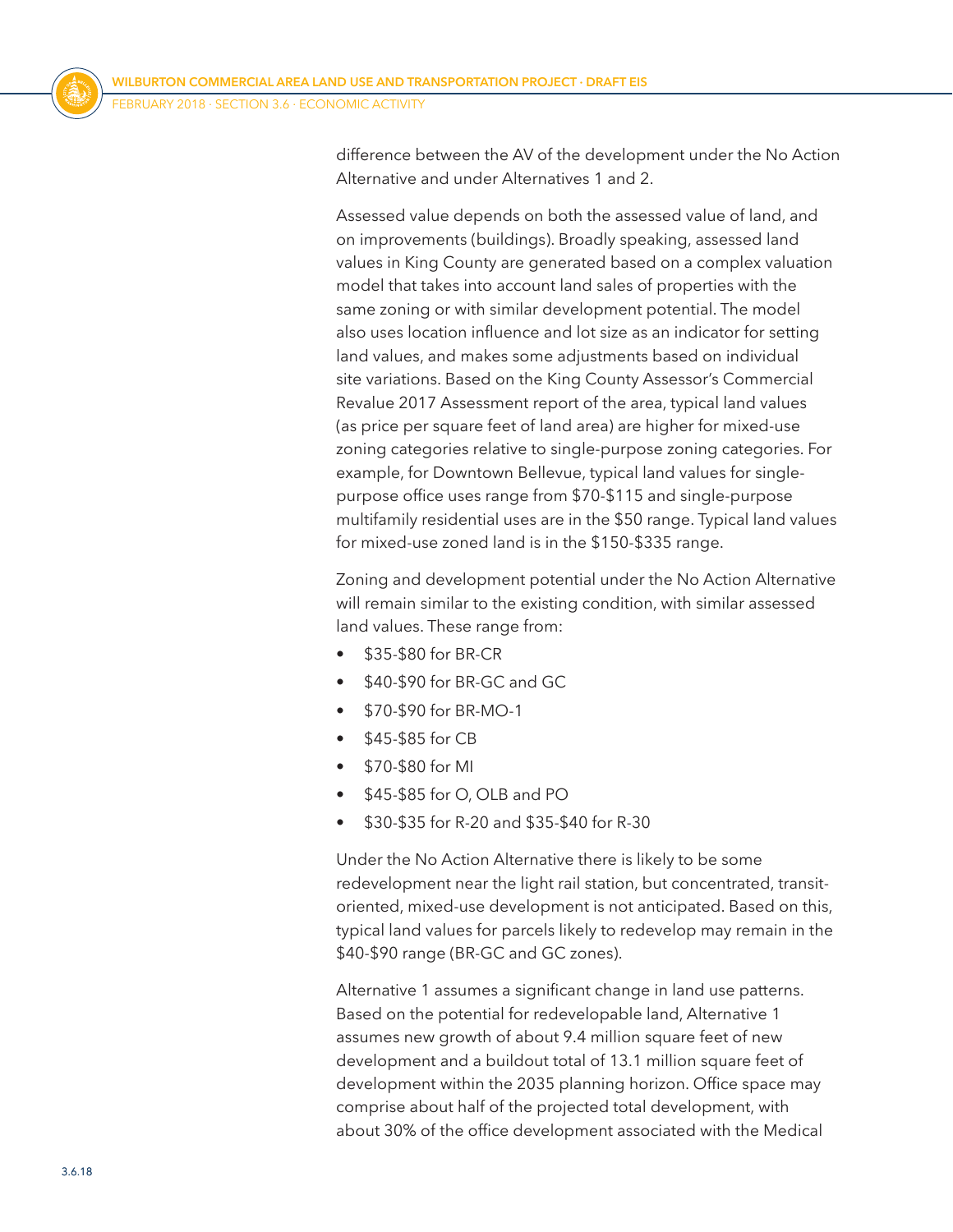Institution District. Approximately 4.8 million square feet of (nonmedical) office uses will make up the bulk of the non-residential development under Alternative 1. Under Alternative 1, mixeduse development is much more likely than under the No Action Alternative. Office, housing, and hotel uses are much more likely to include ground floor retail uses, particularly around NE 8th Street in proximity to the light rail station.

Alternative 2 could have a similar land use mix as Alternative 1 but higher levels of development are expected throughout the Study Area. Mixed use buildings with ground floor retail uses are more likely to occur throughout the Study Area, but with the most intensity around NE 8th and along 116th Ave NE. Activity levels in the Study Area are projected to be significantly higher than under the No Action Alternative, and higher than Alternative 1 by at least 35%.

Given the complexity of the land valuation model, it is difficult to predict the exact magnitude of change for assessed land values in Alternatives 1 and 2. Based on the differential in value among zoning categories in the current valuation, however, it is likely that a development pattern that emphasizes mixed-use and building forms that include office buildings with ground-floor retail will have higher assessed land values. While zoning categories for the area have not been determined yet, it is anticipated that the zoning associated with these alternatives is likely to be like rules established for the BelRed area in section 20.25D of the land use code. Typical land values could be between current values for BR-CR (\$75-\$85) and values for DNTNO-1 (\$375-\$400). These values represent 2016 estimates from the King County Assessor.

Assessed building values of potential future development will depend heavily on the construction quality and finishes of the final projects; in general, higher quality and/or sustainable building materials will result in higher building values. Therefore, Alternatives 1and 2 are likely to generate a greater bump in new construction assessed value than the No Action Alternative.

#### **Other Taxes**

In addition to sales and property taxes, the City of Bellevue collects Business and Occupation taxes, utility taxes, admission tax and gambling taxes. Based on the City's estimates, the largest single source (56%) of current tax revenue from these sources in the Study Area is retail space, which generates \$1.24 per square foot.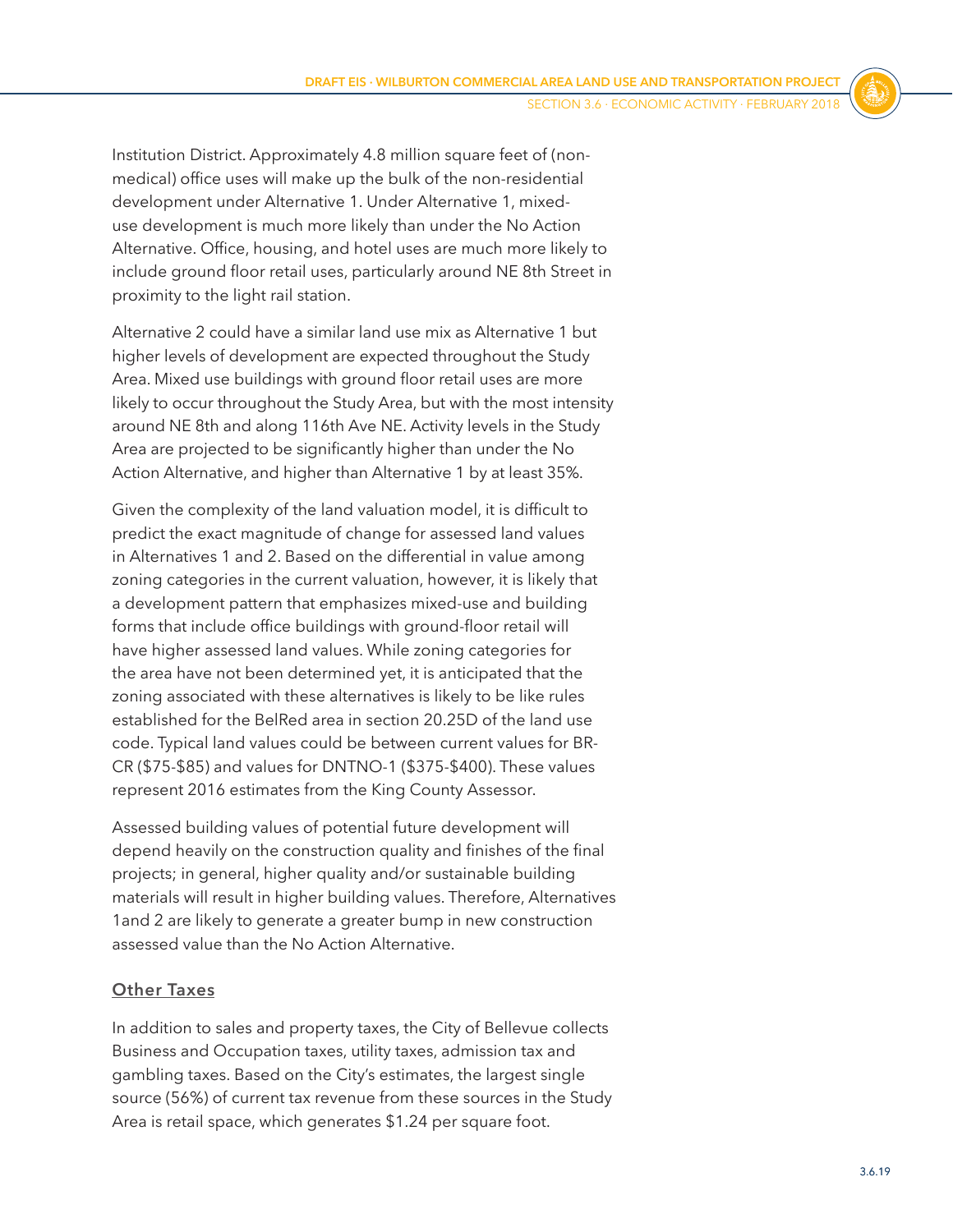Utility taxes are charged based on total utility revenues, and revenue to the General Fund scales directly with the quantity of utilities purchased by tenants. The new development in the Study Area is proposed to be served by both public and private utilities, and therefore could generate utility tax revenue for the City based on the total utility billing generated by the building's occupants. Both commercial and residential complexes can be heavy users of utilities. Office development tends to use significant amounts of electricity and includes purchases of expensive telecom services. Residential buildings are also heavy electricity users, as well as water, sewer, and garbage. Actual utility usage will depend on the final construction design, as buildings vary significantly in energy efficiency depending on design decisions such as materials and energy sources for HVAC systems and cooking appliances.

Since Alternatives 1 and 2 may have more retail, office, and residential development than the No Action Alternative, they could generate more revenue from these taxes on an annual basis.

#### **Off-site Fiscal and Economic Impacts**

Off-site fiscal impacts stem from how the employees and residents in the Study Area interact with the surrounding community, and mostly relate to taxable retail purchases. Off-site spending could benefit local businesses as well the City's tax base. Office employees generate off-site spending when they go out for lunch or run errands. Residents generate off-site spending when they purchase personal or household items, go out to eat, or lease or purchase vehicles.

For both office and residential uses, the potential to capture taxable spending as sales tax revenue depends on the amenities available within the city. This analysis compares the potential spending by office workers and residents under the alternatives. Under all alternatives, the actual spending captured within the City of Bellevue will depend on consumer behavior and available spending opportunities.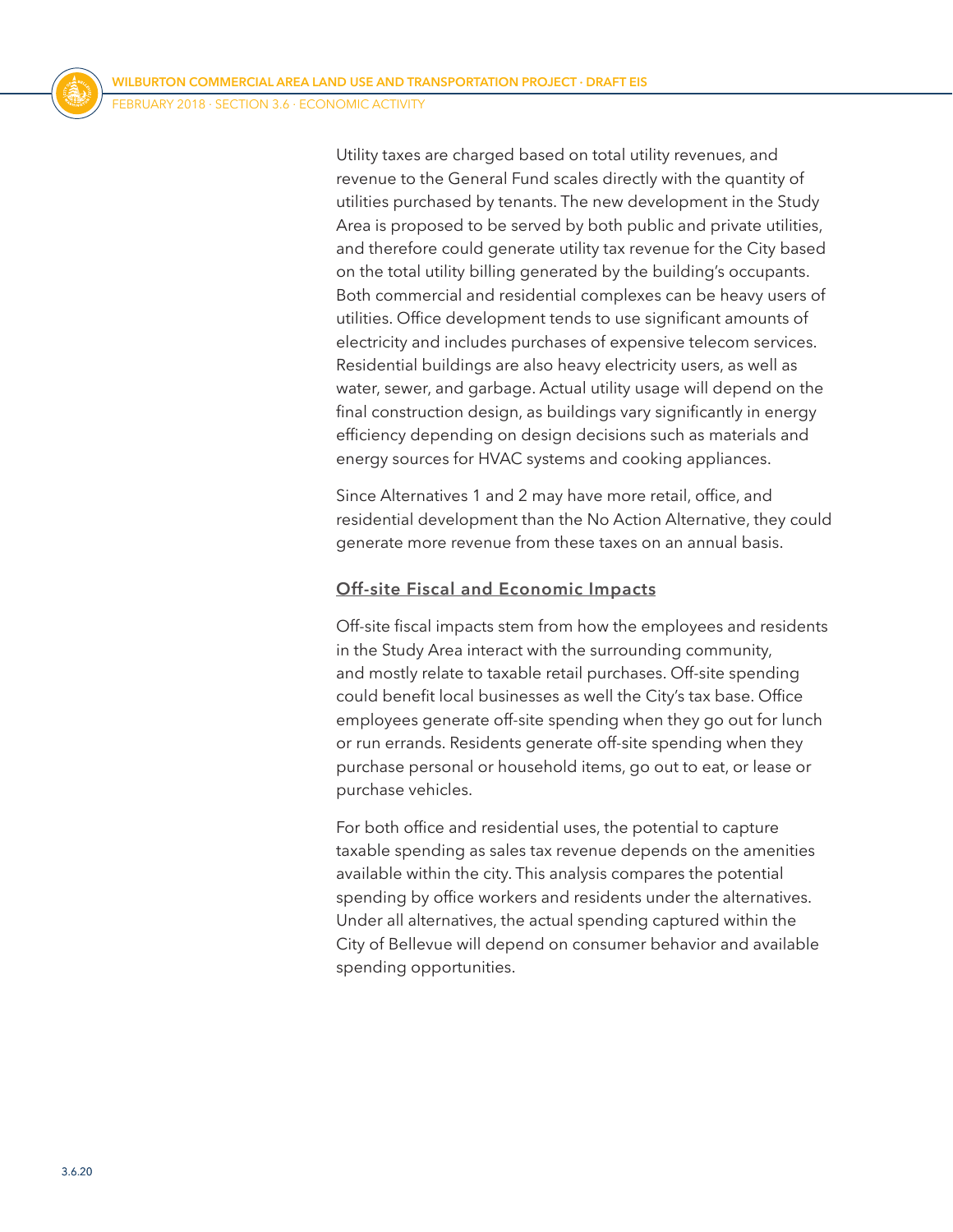**Office.** Per the ICSC study noted above, a single office worker may generate approximately \$102 per week in taxable spending near the office site. This spending could translate to about \$81.6 million in annual taxable retail sales under Alternative 1 and \$110 million under Alternative 2. If the City of Bellevue could capture all or most of this spending, it could generate approximately \$6,943,988 and \$9,392,500 in annual sales tax revenues, respectively.

**Residential.** The *2012 Kirkland Tax Burden Study* identified that a typical condominium household spends approximately 36% of its annual household income on taxable purchases that occur near the home; such as meals at restaurants, apparel, entertainment, household supplies, and personal care products. Using this assumption and Bellevue's median household income of \$98,804, a typical condominium household in Bellevue spends approximately \$35,600 on taxable purchases near their home. The 89 new households in the No Action Alternative could generate approximately \$3.1 million in annual taxable sales, while the 3,700 households in Alternative 1 could generate approximately \$131 million, and the 5,000 households in Alternative 2 could generate approximately \$178 million. If the City of Bellevue could capture this spending within City boundaries, it could generate up to \$270,000 in annual sales tax revenue under the No Action Alternative, approximately \$11 million under Alternative 1, and \$15 million under Alternative 2.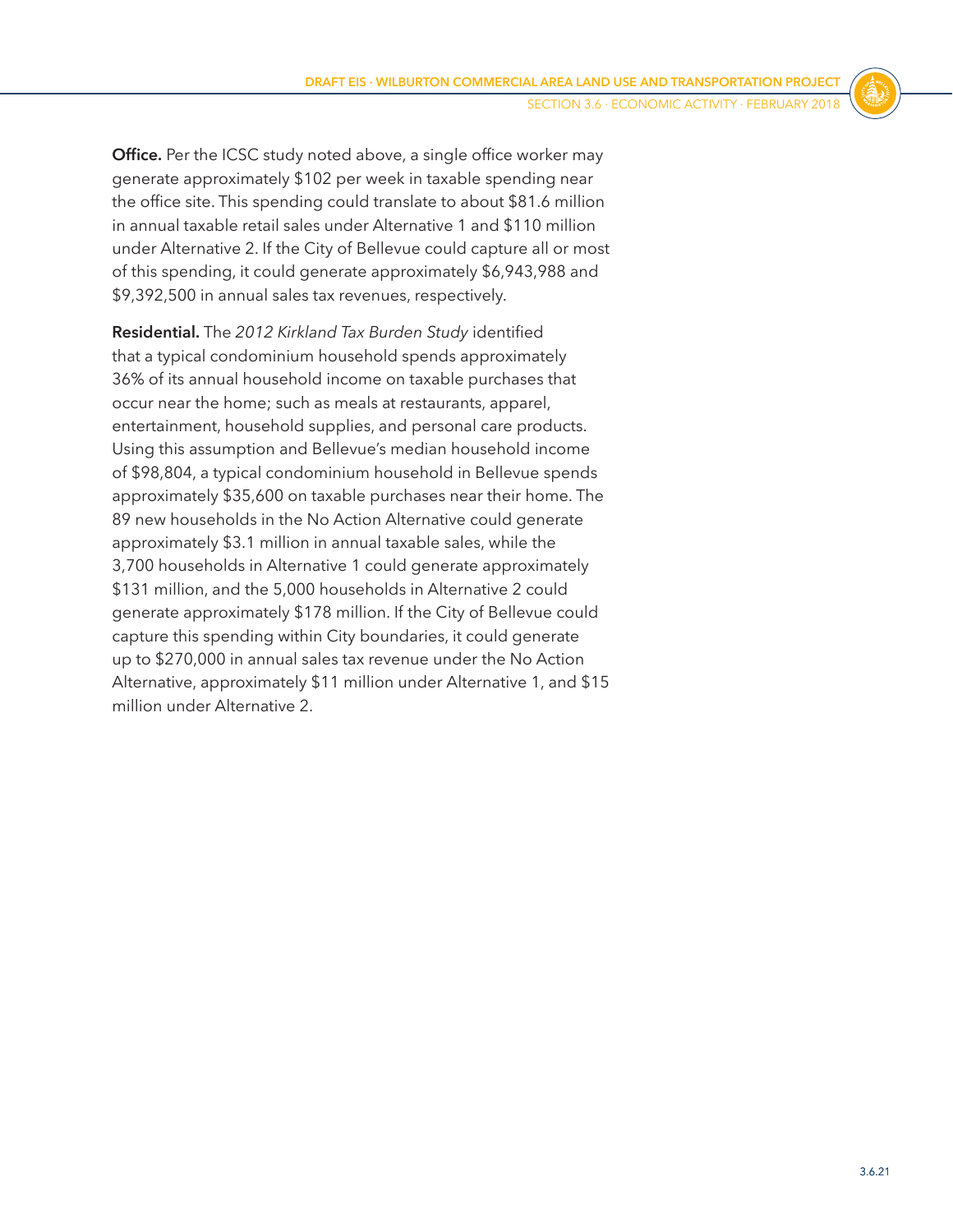

# **PERFORMANCE MEASURES EVALUATION**

<span id="page-21-0"></span>As described in the Introduction, there are seven performance standards for Economic Activity, shown in [Exhibit 3.6–6](#page-21-0) along with a summary of how each alternative performs. Following the Exhibit is an explanation of each standard.

#### **Exhibit 3.6–6** Evaluation Framework: Comparison of Alternatives—Economic Activity

| <b>PERFORMANCE MEASURE</b>                                                                                                        | <b>NO ACTION</b><br><b>ALTERNATIVE</b> | <b>ALTERNATIVE 1</b> | <b>ALTERNATIVE 2</b> |
|-----------------------------------------------------------------------------------------------------------------------------------|----------------------------------------|----------------------|----------------------|
| Diversity and number of jobs that support the<br><b>Economic Development Strategic Plan</b>                                       |                                        |                      |                      |
| Opportunities to leverage jobs in medical and technology sectors,<br>as well as commercial uses, as part of mixed-use development |                                        |                      |                      |
| A strengthened and diversified economic base: capacity<br>for job growth by sector, business starts                               |                                        |                      |                      |
| Auto sales tax revenue offset by new economic development activity                                                                |                                        |                      |                      |
| Towards a sustainable city: mobility and congestion,<br>workforce housing, natural environment                                    |                                        |                      |                      |
| Create an opportunity for a district that promotes health<br>and wellness (based on land use case studies)                        |                                        |                      |                      |
| Urban amenities measure such as potential future density of stores, parks, etc.                                                   |                                        |                      |                      |

*Strong Emphasis Moderate Emphasis Weak Emphasis*

**Performance Measures**

## **Diversity and Number of Jobs That Support the Economic Development Strategic Plan** *and* **Opportunities to Leverage Jobs in Medical and Technology Sectors, as Well as Commercial Uses, as Part of Mixed-use Development**

Walkable, mixed-use, urban areas with recreational amenities are more attractive locations for businesses that employ knowledgeworkers such as technology companies. Studies reveal that knowledge workers often choose to be physically close to other knowledge workers, where the proximity to ideas and networks can accelerate their work, and neighborhood quality and amenities support their lifestyle preferences. A 1998 KPMG survey of more than 1,200 high-technology workers looked at the factors associated with the attractiveness of a new job. Community quality of life was second only to salary (outperforming benefits, stock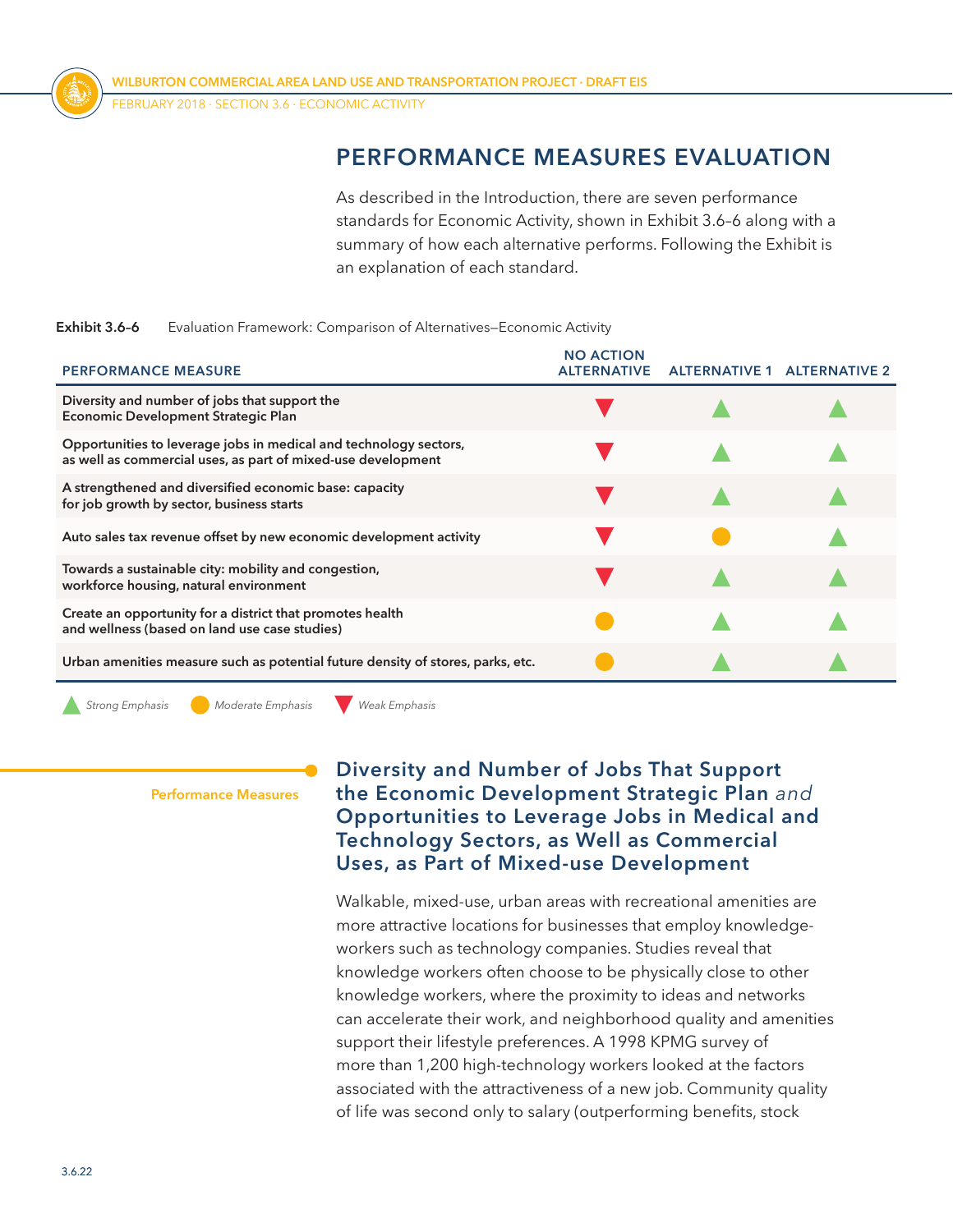options, or company stability). In this way, aspects of neighborhood character can attract businesses and support economic growth.

Under the No Action Alternative, existing regulations only require new development in the current low-intensity pattern. Development in a mixed-use, higher intensity development pattern under Alternatives 1 and 2 will bring in more jobs as well as a diverse set of employers and potential new businesses. Emphasis on job number, density, and diversity as well as opportunities to leverage jobs as part of mixed-use development are strong under Alternatives 1 and 2 and weak under the No Action Alternative.

# **A Strengthened and Diversified Economic Base: Capacity for Job Growth by Sector, Business Starts**

Under all alternatives, there is potential for job growth. Given the lower amount of development under the No Action Alternative, there may be limited capacity for job growth or business starts. In addition to the limited capacity, the development pattern under the No Action Alternative is likely to be less attractive to certain sectors of the economy. Under the No Action Alternative, the area will maintain its current low-density, auto-oriented development pattern, which is not the type of physical environment that companies that employ knowledge workers, such as technology entrepreneurs or established technology companies, typically choose to locate in. Emphasis is therefore weak under the No Action Alternative, and strong for Alternative 1 and 2.

## **Auto Sales Tax Revenue Offset by New Economic Development Activity**

Under all alternatives, there is potential for loss in auto sales tax revenue. Given the lower intensity of development under the No Action Alternative, there may be limited ways to offset the losses in auto sales tax revenue and emphasis is weak, assuming that some auto retailers may move out over time. New economic activity based on development under Alternative 1 may partially offset a loss in auto sale tax revenue, while the higher intensity of development under Alternative 2 has a stronger potential to offset a loss in auto sales tax revenue. Emphasis is therefore moderate in Alternative 1 and strong in Alternative 2.

**Performance Measure**

**Performance Measure**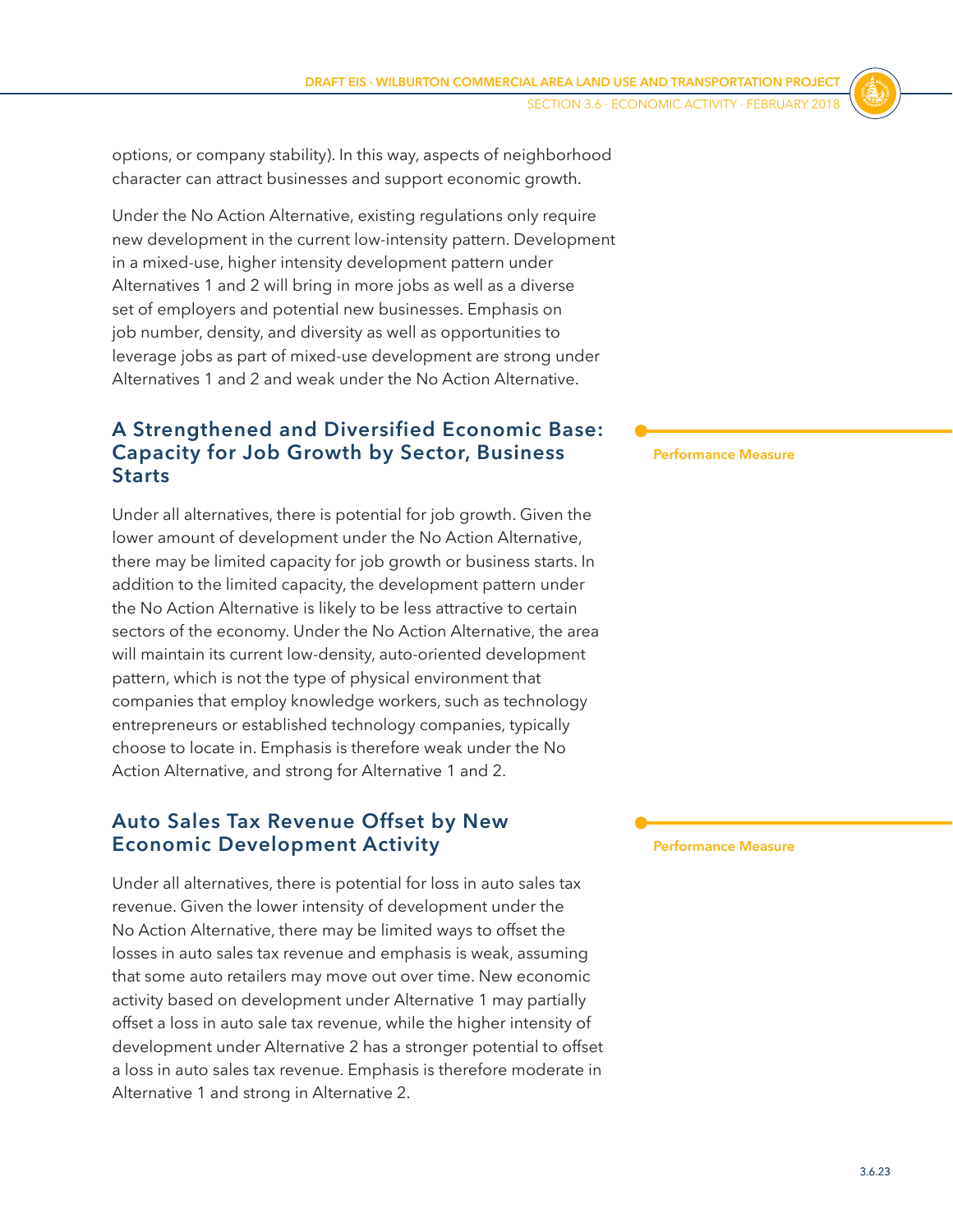

FEBRUARY 2018 ⋅ SECTION 3.6 ⋅ Economic Activity

#### **Performance Measure**

#### **Towards a Sustainable City: Mobility and Congestion, Workforce Housing, Natural Environment**

Under all alternatives, the most likely areas for redevelopment are centrally located near the Eastside Rail Corridor, near NE 8th St or 116th Ave NE around the Wilburton light rail station. Zoning under Alternatives 1 and 2 could allow greater development intensity in this area in a more transit-oriented development pattern and may result in a strong emphasis on sustainability and mobility. The No Action Alternative has the least development intensity and the lowest allowed building heights, and maintains the existing car-oriented land use pattern, and so it has a weak emphasis on sustainability and mobility.

**Performance Measure**

#### **Create an Opportunity for a District That Promotes Health and Wellness (Based on Land Use Case Studies)**

Studies reveal that mixed-use development patterns increase opportunities for physical activity, especially when combined with improvements to transportation such as developing public transit, non-motorized trails or sidewalks. This combination creates greater opportunities for active transportation such as biking and walking. In addition, increases in green spaces could also provide more opportunities for physical activity, especially for children. Increases in physical activity is tied to greater health and wellness. Increases in walking and biking in the area could reduce Vehicle Miles Traveled (VMT) and greenhouse emissions that affect climate change, also contributing to better health. Alternatives 1 and 2 will change the development pattern in the area to a walkable, mixeduse pattern. As a result, emphasis is strong for both alternatives. Transportation and green space improvements such as the addition of light rail, and the Eastside Rail Corridor, which would happen under the No Action Alternative could increase opportunities for physical activity. The effect is likely to be less pronounced, however, since the development pattern will continue to be low-density and car-oriented. As a result, emphasis is moderate for the No Action Alternative.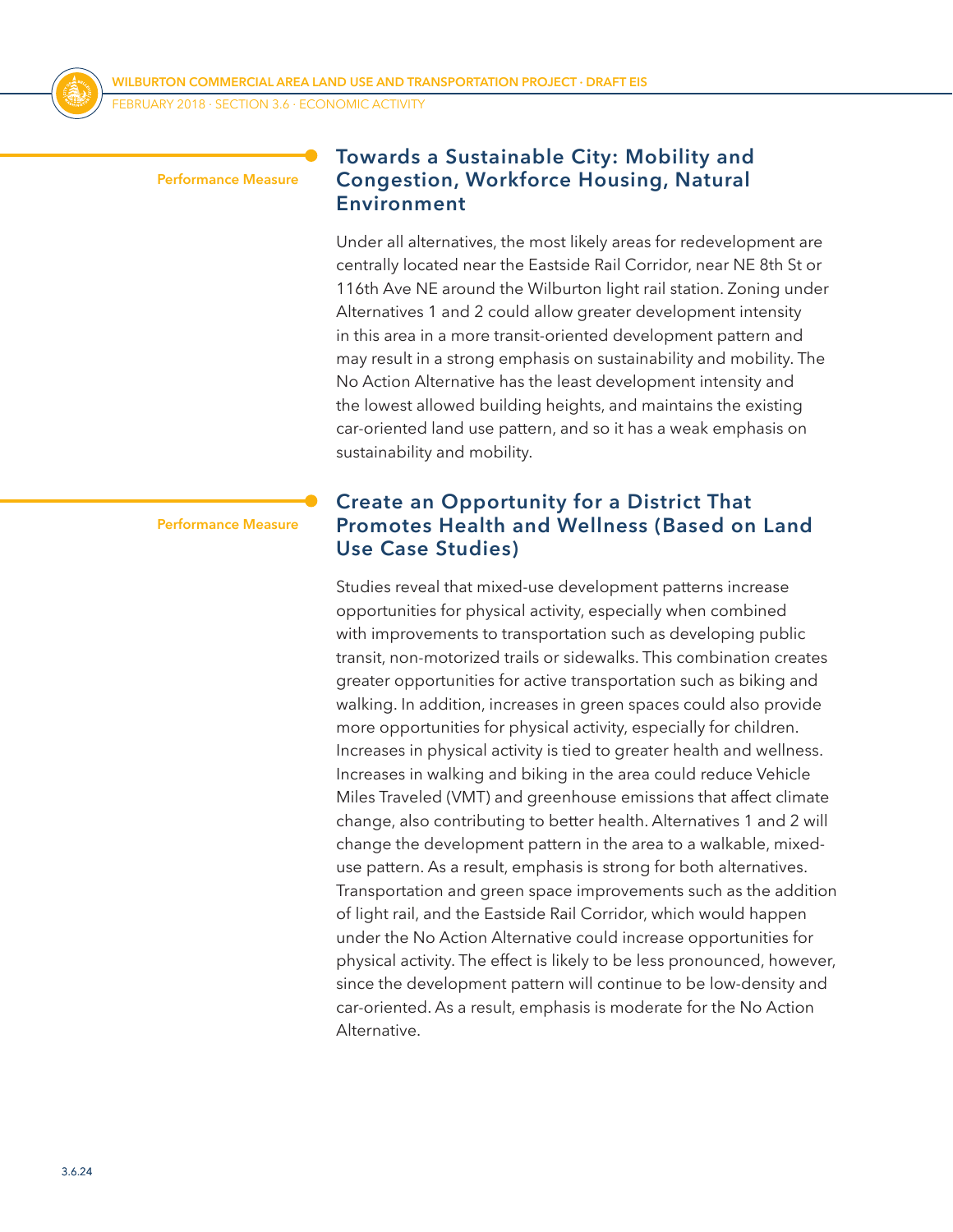SECTION 3.6 ⋅ Economic Activity ⋅ FEBRUARY 2018

## **Urban Amenities Measure Such as Potential Future Density of Stores, Parks, Etc.**

Under Alternatives 1 and 2, new development regulations would require and incentivize the creation of parks, open spaces, and public gathering spaces throughout the Study Area in accordance with one or more of the options in Exhibit 2–26. This will increase the walkability and access to green space in the area, leading to a higher emphasis on health and wellness in Alternatives 1 and 2 and a moderate emphasis in the No Action Alternative. Given the potential new development pattern and greater intensity of development under Alternatives 1 and 2, emphasis on urban amenities is higher than under the No Action Alternative.

# **Grand Connection**

There are three options for the Wilburton portion of the Grand Connection that would occur under Alternatives 1 or 2; they would not be implemented under the No Action Alternative. The options range from a sculptural bridge (Option A), a linear bridge (Option B), and the creation of a park with a partial lidding of I-405 between NE 6th Street and NE 4th Street (Option C).

Of the three options, options A and B require the conversion of the 4.22-acre City-owned Lincoln Center parcel and other adjacent properties such as the vacant 1.31-acre parcel east of the Lincoln Center parcel currently used as a parking lot. Of the two, Option A with the sculptural bridge would require the conversion of both parcels into public space, limiting their development for other land uses. Option B with a signature standalone bridge design could include or be integrated with a park or plaza on the City-owned Lincoln Center site and other properties. This option involves some conversion of the City-owned parcel into public space that would only partially limit its development for other land uses. Option C with the partial lidding design would cover I-405 with a lid over the existing interstate ramps between NE 4th Street and NE 6th Street to create a rolling terrain of about 200,000 square feet. This area could be used as a park or other public space and would connect with development on both sides of the interstate via the podiums of future development. Option C would require only a partial conversion of the northern most portion of the City-owned parcel at Lincoln Center for access to the street level of the Study Area and a modest stormwater facility.

**Performance Measure**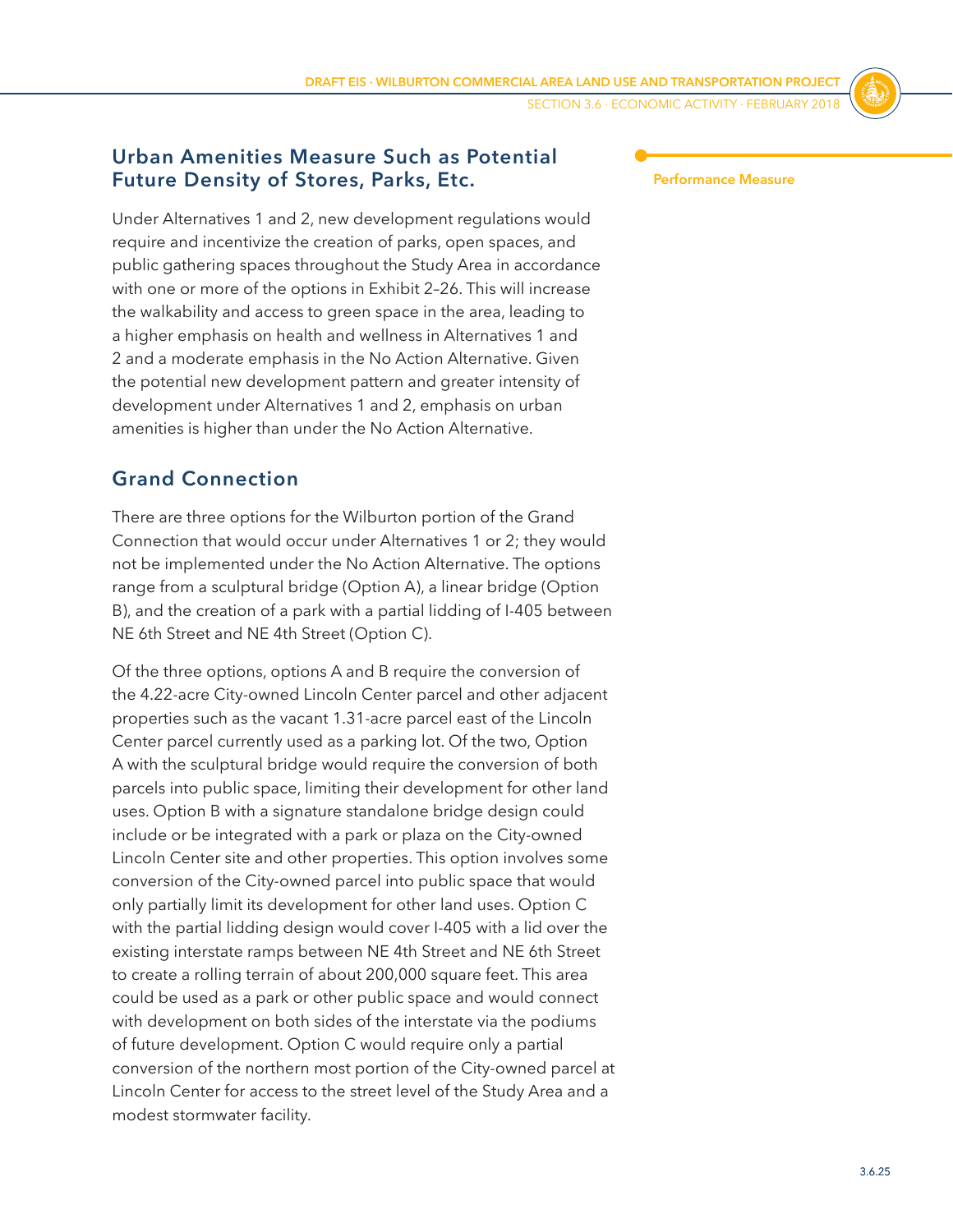The table below reflects costs for the three options for the Grand Connection. The costs are preliminary estimates based on the visioning exercise and would need substantial refinement during design. For Options A and B, the costs reflect property acquisition costs as well as costs for structure, landscape, and other related design elements.

| <b>OPTION</b>   | <b>DESCRIPTION</b> | LOW*     | HIGH <sup>*</sup> |
|-----------------|--------------------|----------|-------------------|
| <b>Option A</b> | Sculptural Bridge  | \$52.80  | \$73.10           |
| Option B        | Linear Bridge      | \$48.70  | \$66.10           |
| Option C        | Lid Park           | \$116.10 | \$130.10          |

| Exhibit 3.6-7 |  |  |  | <b>Estimated Costs for Grand Connection Options</b> |  |
|---------------|--|--|--|-----------------------------------------------------|--|
|---------------|--|--|--|-----------------------------------------------------|--|

*\* In Millions*

*Note: Estimates include structure cost, landscape and hardscape, urban amenities (benches, handrails, etc.), lighting, utilities, and property acquisition (applicable to options A and B). Source: City of Bellevue, 2017; Balmori, 2017*

The acquisition of two parcels of land for Options A and B would have revenue implications as well, since this would remove these OLB-zoned parcels for development opportunities, including the loss of potential tax revenue in the long term. According to the King County assessor, the typical land value range for OLB zoning in this area is \$45–\$85 per sf. The smaller of the two parcels, the vacant, privately-owned parking lot, has a 2017 appraised value of \$4,560,000 which reflects the higher end of the typical land value range (~\$80 per sf).

#### **Consequences to the City-Owned Parcel (Lincoln Center)**

As referenced above, the Grand Connection Options A and B both assume the creation of some amount of public space or park in the Study Area and may require the conversion of all or part of the Cityowned property, and the acquisition of additional privately owned property to realize the vision. Creating a new park will include the cost of acquiring the land and costs for developing the facility itself. Conversion of all or part of City-owned land into open space in Options A and B could have revenue implications, given the loss of development potential on these parcels and loss of tax revenue in the long term. The conversion of vacant land to park and public space can affect property values beyond the parcels themselves.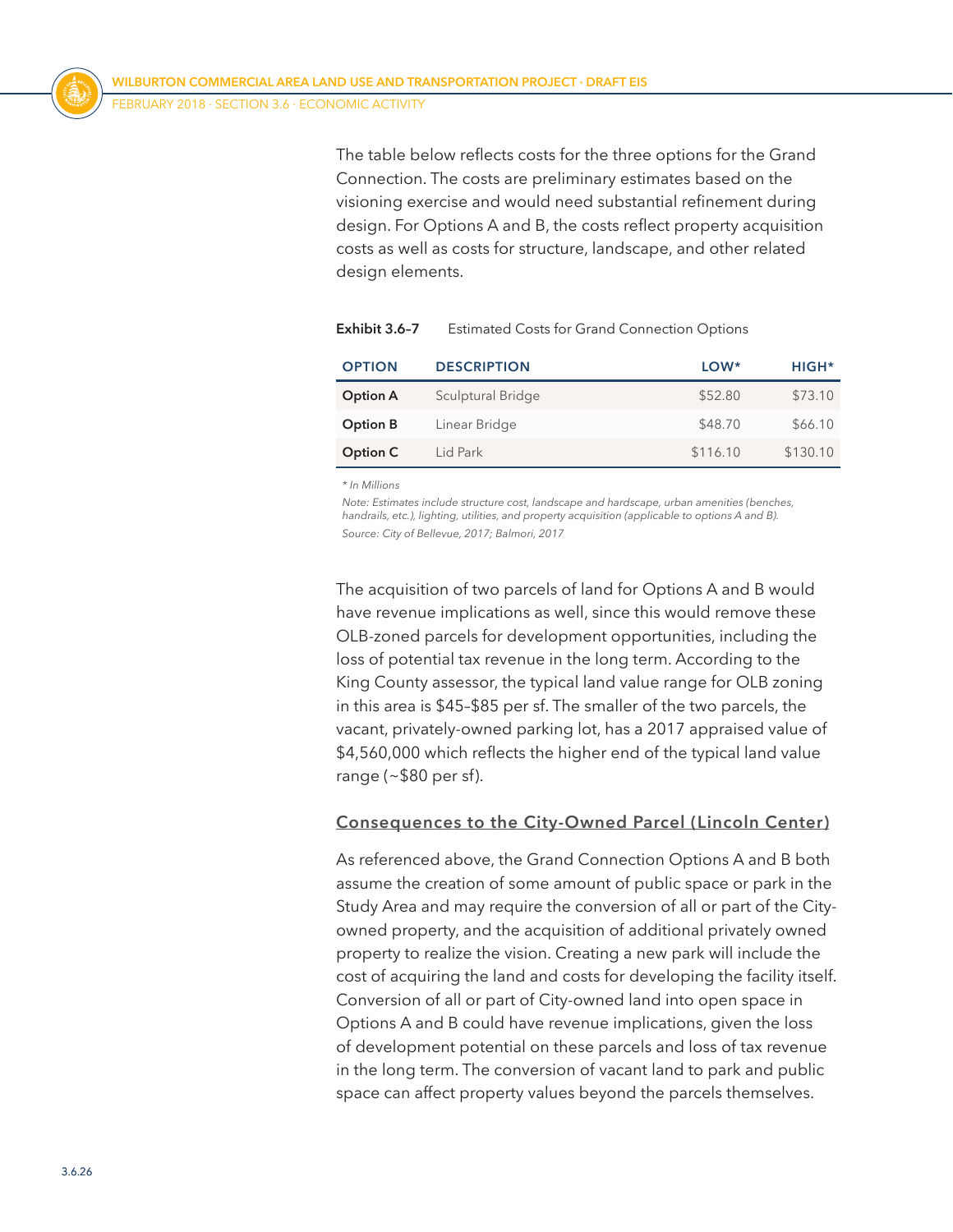It is hard to quantify the extent to which parks or open space can affect property values. The addition of open space will improve the livability of the area and the make the area more desirable to potential residents as well as knowledge workers and talent. Tourists and visitors are also likely to come to the Study Area when more placemaking elements like parks are present. This could have positive impacts on economic benefits since it could enhance property values.

Among the public space options under consideration, the Grand Connection Lid and Civic Center could create a significant open space amenity within the Study Area. With good connections to Downtown, and the capacity for large-scale events and gatherings, these open spaces could have citywide and regional appeal and draw residents and employee users as well as tourists. Neighborhood Green, which includes smaller, distributed spaces, may be less likely to draw residents and employee users from areas outside the Study Area, or tourists, given the limited ability to host large events or gatherings.

Several studies conducted over the last twenty years confirm a positive connection between parks and property values and increased tourist spending. In addition, a 2011 study found that Seattle's parks system was worth over \$650 million in economic terms. Direct income to the City came from increased property tax from the increase in value of residences that are close to parks, which came to nearly \$15 million. In addition to increased tax money, increased property tax and sales tax spending from tourists (who were drawn because of the parks) increased the collective wealth of Seattleites— by more than \$80 million in total property value and by more than \$30 million in net income from tourist spending. In addition, a 2010 study by Shoup, Lily and Reid Ewing, found that the value increases to homes located within 1,500 feet of parks ranged from \$10, 648 for Natural Areas, \$5,657 for Specialty Parks and \$1,214 for Urban Parks. Among the open space options under consideration, Neighborhood Green, which includes multiple, smaller public spaces (public plazas, neighborhood parks or other types of open spaces) spread throughout the Study Area could provide easier access to open space across the Study Area than the Lid or the Civic Center.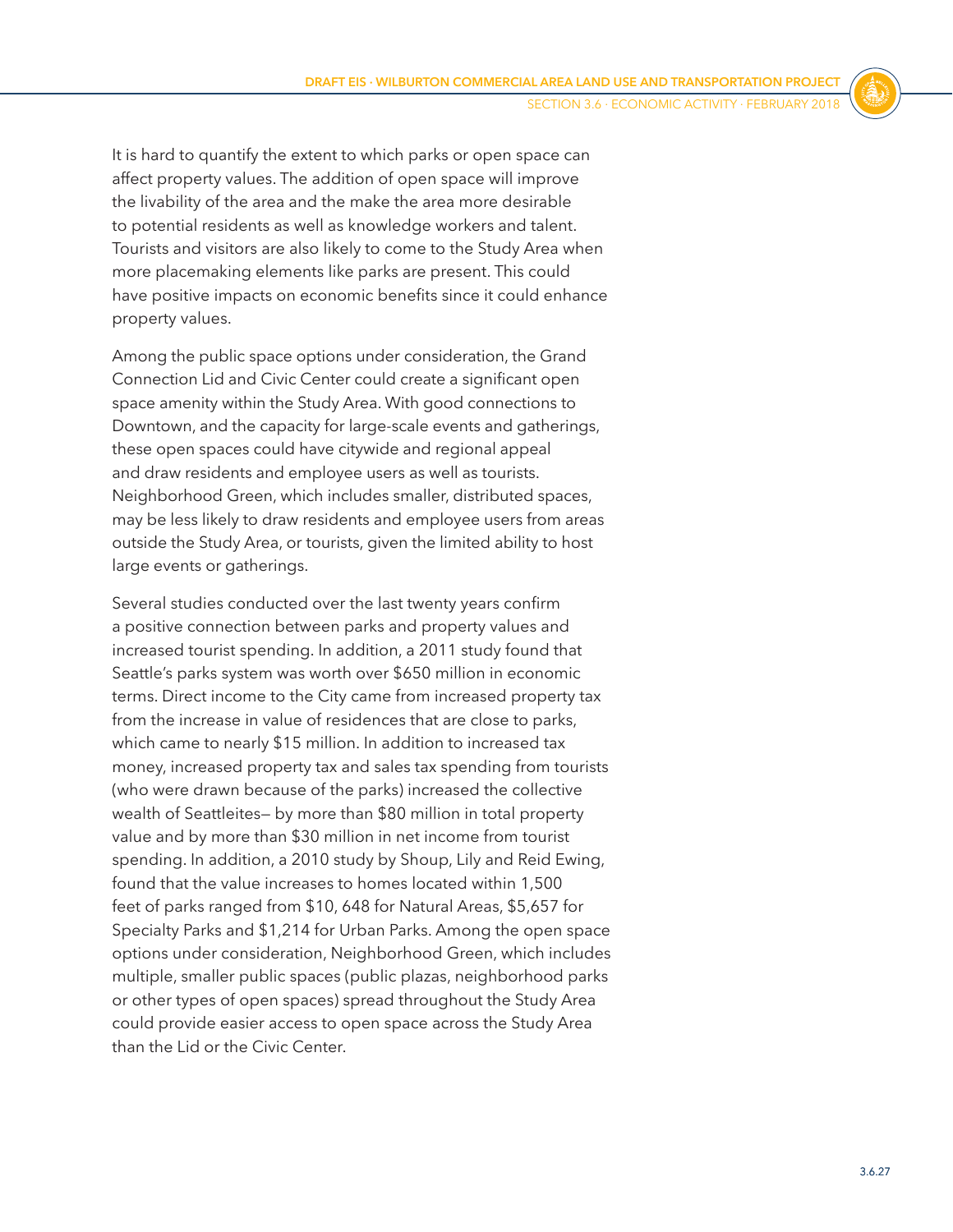# **IMPACTS OF THE NO ACTION ALTERNATIVE**

All three alternatives could create the opportunity for employment in the Study Area, but each would distribute the growth differently among industry sectors and geographically. The No Action Alternative may have the lowest impact on job growth and diversity. Given the low intensity of commercial development anticipated, new jobs could mirror existing patterns and are likely to be clustered in the retail sector and scattered across the Study Area. Increased diversity in the Services sector is unlikely, given that relatively little office space is being added to the Study Area under the No Action Alternative.

In terms of fiscal impacts, the No Action Alternative could have a comparatively smaller benefit given lower levels of the one-time sales tax on construction, periodic sales tax on construction related to ongoing renovations or tenant changes, sales tax from retail spaces, sales taxes from office and housing, as well as property and other City taxes. Market factors may cause auto-dealership sites to redevelop under the No Action Alternative as well, leading to some loss of sales tax revenue compared to existing conditions. The relatively smaller amount of retail space (and office space) that will be added to the Study Area under No Action Alternative is unlikely to offset this potential loss. Costs related to the provision of City services like fire, emergency medical services, and parks may be like existing conditions.

# **IMPACTS OF ALTERNATIVE 1**

Alternative 1 may have more of an impact than the No Action Alternative on job growth and diversity. The addition of significant new office space could diversify the set of Services-sector employers in the Study area. The change of development pattern to a mixed-use environment under Alternative 1 may also attract a different set of employers than those that are likely under the No Action Alternative. New jobs are likely to be concentrated in the node of development around the Wilburton light rail station and NE 8th St., creating more transit-accessible jobs in the Study Area than under the No Action Alternative.

Alternative 1 may have comparatively higher benefits on fiscal impacts than the No Action Alternative, given potentially higher revenues from the one-time sales tax on construction, periodic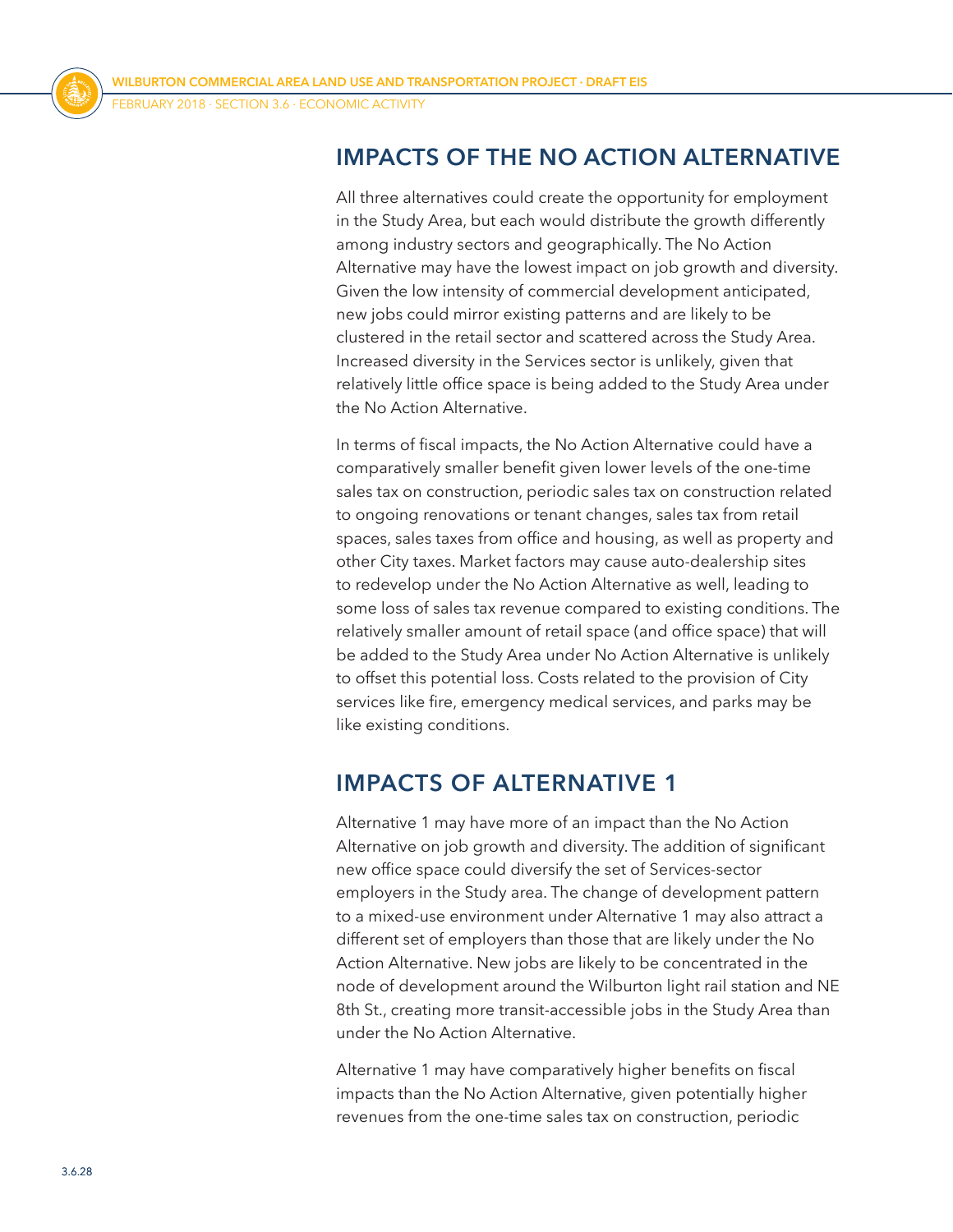sales tax on construction related to ongoing renovations or tenant changes, sales tax from retail spaces, sales taxes from office and housing, as well as property and other City taxes.

Alternative 1 includes the potential redevelopment of several autodealership sites. It is possible that auto dealerships continue to operate in the Study Area in a different format. Several dealerships across the country have adapted their designs to fit into higherintensity, mixed-use environments such as the one anticipated under Alternative 1. The relatively large amount of retail space (and office space) that could be added to the Study Area under Alternative 1 is likely to offset losses in tax revenue from auto sales, should dealerships leave the area. Given the higher activity and households anticipated under Alternative 1, costs related to the provision of City services like fire, emergency medical services, and parks could be higher than under the No Action Alternative. The City budget as well as mechanisms like system development charges or impact fees could mitigate potential increases to costs anticipated under Alternative 1.

# **IMPACTS OF ALTERNATIVE 2**

Alternative 2 may have the most impact on job growth and diversity. The addition of significant new office space under Alternative 2 could add a more diverse set of Services-sector employers. Like Alternative 1, the change of development pattern to a mixeduse environment under Alternative 2 may attract a different set of employers than those that are likely under the No Action Alternative. New jobs are likely to be concentrated in a node around the Wilburton light rail station, near NE 8th St., and along 116th Ave NE, creating more transit-accessible jobs than under the No Action Alternative or Alternative 1.

In terms of fiscal impacts, Alternative 2 may have comparatively higher benefits than the No Action Alternative and Alternative 1, given potentially higher levels of revenue from the one-time sales tax on construction, periodic sales tax on construction related to ongoing renovations or tenant changes, sales tax from retail spaces, sales taxes from office and housing, as well as property and other City taxes.

Alternative 2 also includes the potential redevelopment of several auto-dealership sites. It is possible that auto dealerships continue to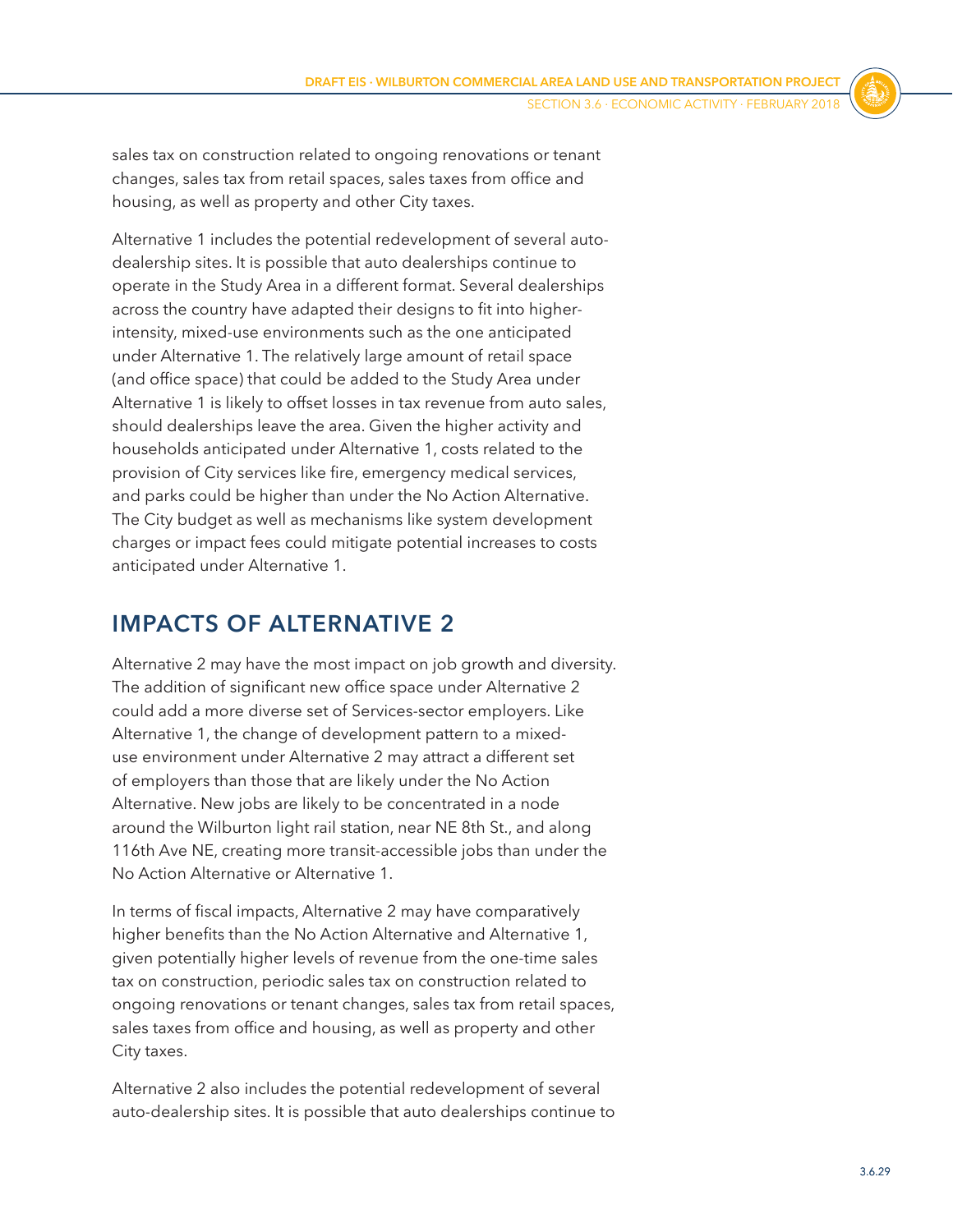operate in the Study Area in a different format. Several dealerships across the country have adapted their designs to fit into higherintensity, mixed-use environments such as the one anticipated under Alternative 2. The relatively large amount of retail space (and office space) that could be added to the Study Area under Alternative 2 is likely to offset losses in tax revenue from auto sales, should dealerships leave the area. Given the higher activity and households anticipated under Alternative 2, costs related to the provision of City services like fire, emergency medical services, and parks could be higher than under the No Action Alternative or Alternative 1. The City budget as well as mechanisms like system development charges or impact fees are likely to mitigate any potential increases to costs anticipated under Alternative 2.

# **3.6.4 MITIGATION MEASURES**

# **INCORPORATED PLAN FEATURES**

As described above, the City of Bellevue has an Economic Development Plan with direct and foundational strategies. This Plan and the Economic Development Element of the Comprehensive Plan focus on outcomes such as a strong and diverse economic base, a strong regional economy, employment opportunities and paths to prosperity for a wide range of residents, an attractive place to do business, and a sustainable city. Other elements of the Comprehensive Plan include policies that further these goals. These include policies regarding development of infrastructure, including roadways, transit facilities, and telecommunications (Transportation and Utilities Elements); policies on creating a vibrant and attractive environment and on-going support for arts and culture in Bellevue (Urban Design and the Arts Element); and policies that address the creation of affordable housing (Housing Element).

All alternatives increase development capacity for jobs in the area and support the foundational strategies in the Economic Development Plan and the intent of the Comprehensive Plan Economic Development Element. Alternative 1 and Alternative 2 offer greater opportunities for mixed-use development at high densities that support these policies. In addition, investments in infrastructure such as roadway improvements, the Wilburton light rail station, Eastside Rail Corridor and the Grand Connection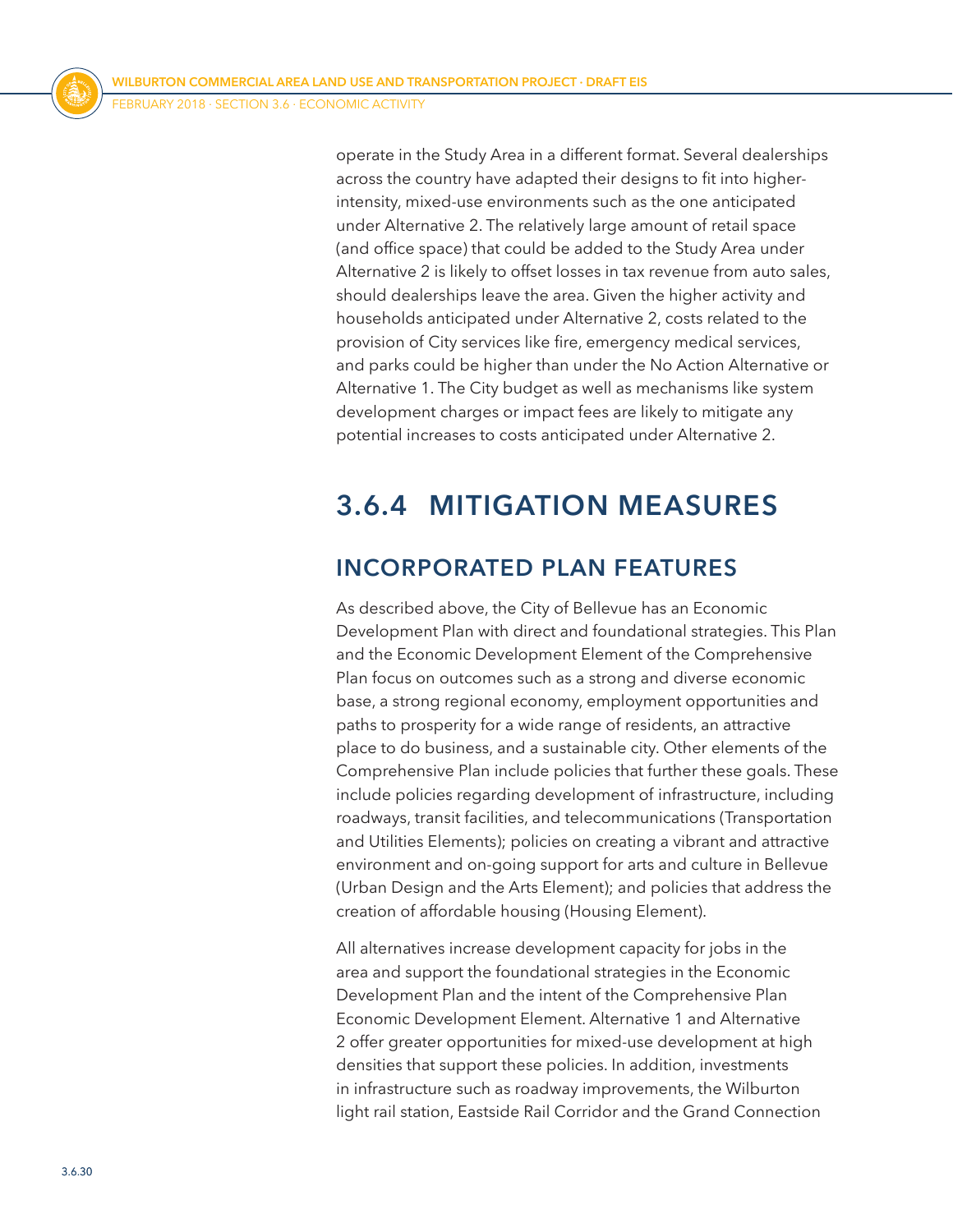support long-term economic development and could serve to mitigate impacts associated with the alternatives.

# **REGULATIONS AND COMMITMENTS**

The Bellevue City Code contains regulations that support economic development goals and address fiscal considerations.

- **Development Regulations:** Title 20 is the Bellevue Land Use Code, which establishes zoning and development regulations. These development regulations govern permitted uses, site planning, and seek to minimize land use incompatibilities.
- **Budget and Capital Facilities Plan:** The City's Budget and Capital Facilities Plan addresses ways to balance service delivery and the use of revenues and may mitigate any impacts associated with the alternatives.
- **Other:** City regulations requiring system development charges or transportation impact fees could address cumulative and direct impacts to infrastructure and services. SEPA review of non-exempt development may also provide a means to mitigate impacts not addressed by City plans and codes.

# **OTHER PROPOSED MITIGATION MEASURES**

- **New Development Code:** Alternatives 1 and 2 could require the development of new or revised zoning and development regulations for the Study Area to provide for compatibility and economic development.
- **Incentives to Retain Businesses:** The City could consider offering incentives to developers that retain current businesses for a period of time or that offer business relocation assistance. This could be particularly beneficial in retaining auto retail sales in a more compact, urban form.
- **Business Relocation Assistance:** There are no general business relocation assistance programs sponsored by the City of Bellevue. The City could investigate whether relocation assistance can be provided by modifying or expanding existing business retention programs. Businesses that may need relocation assistance may benefit from business planning and financing support as well as guidance or outreach to connect property owners and tenants.